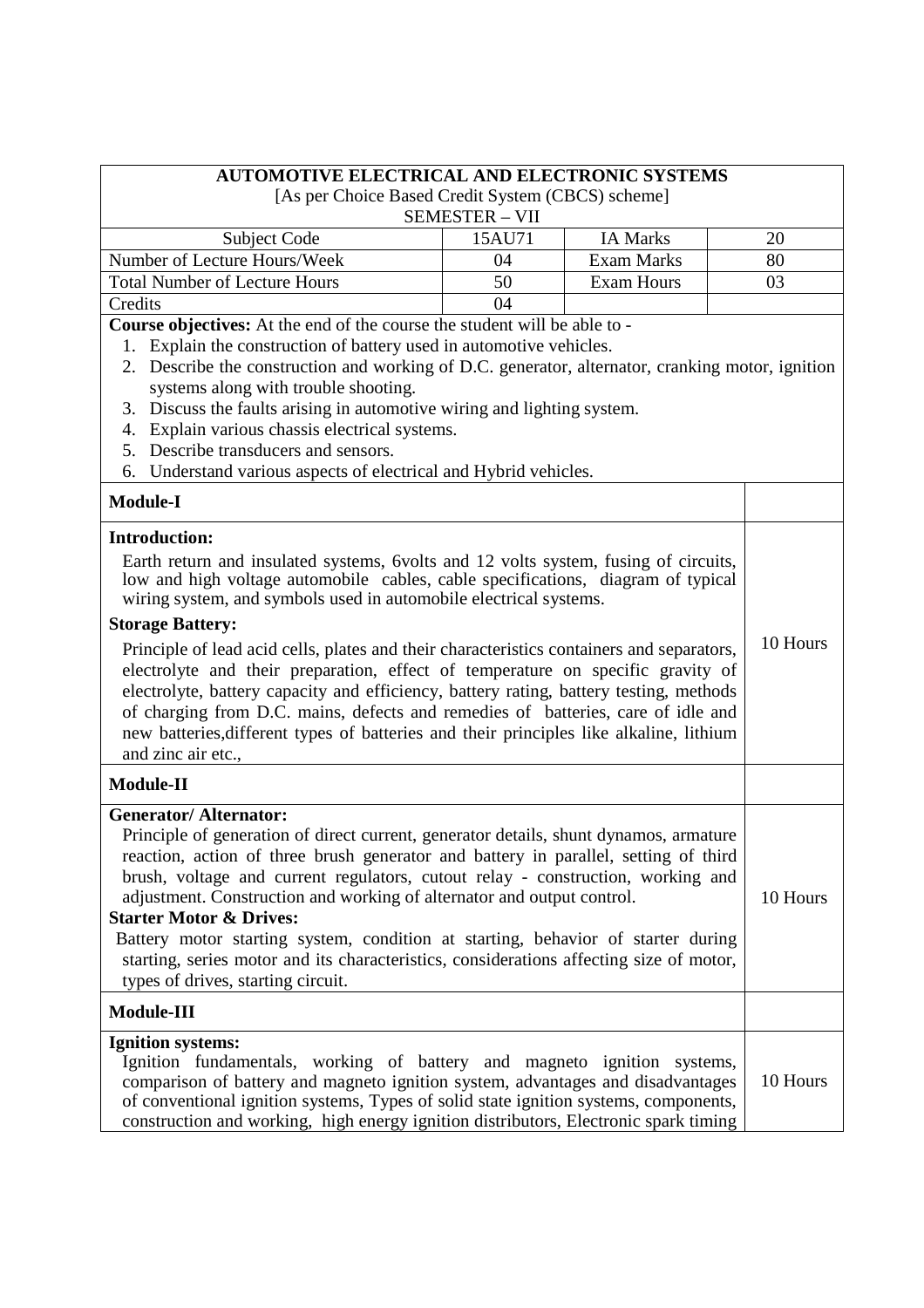| control.<br><b>Lighting system and Dashboard Instruments.</b><br>Principle of automobile illumination, head lamp mounting and construction,<br>sealed beam auxiliary lightings, horn, windscreen-wipers, signaling devices,<br>electrical fuel pump, fuel, oil and temperature gauge, speedometer, odometer, etc.<br>(Dash board instruments)                                                                                                                                                                                                                                                                              |          |  |
|----------------------------------------------------------------------------------------------------------------------------------------------------------------------------------------------------------------------------------------------------------------------------------------------------------------------------------------------------------------------------------------------------------------------------------------------------------------------------------------------------------------------------------------------------------------------------------------------------------------------------|----------|--|
| <b>Module-IV</b>                                                                                                                                                                                                                                                                                                                                                                                                                                                                                                                                                                                                           |          |  |
| <b>Engine management Systems:</b><br>Combined ignition and fuel management systems. Exhaust emission control, Digital<br>control techniques - Dwell angle calculation, Ignition timing calculation and<br>Injection duration calculation. Complete vehicle control systems, Artificial<br>intelligence and engine management. Hybrid vehicles and fuel cells.<br><b>Chassis Electrical systems:</b><br>Antilock brakes (ABS), Active suspension, Traction control, Electronic control of<br>automatic transmission, other chassis electrical systems, Central locking, Air bags<br>and seat belt tensioners, seat heaters. | 10 Hours |  |
| <b>Module-V</b>                                                                                                                                                                                                                                                                                                                                                                                                                                                                                                                                                                                                            |          |  |
| <b>Electrical and hybrid vehicles</b><br>Components of an EV, EV batteries, chargers, drives, transmission and power<br>devices. Advantages and disadvantages of EVs. Hybrid electric vehicles, HEV drive<br>train components, advantages of HV.<br><b>Transduces and sensors</b><br>Definition and classification, principle of working and application of various light<br>sensors, proximity sensors and Hall effect sensors.                                                                                                                                                                                           | 10 Hours |  |
| <b>Course outcomes:</b> After completion of above course, students will be able to:<br>1. Explain the construction of battery used in automotive vehicles.<br>2. Describe the construction and working of cranking motor, D. C. generator, alternator, ignition<br>systems along with trouble shooting.<br>3. Discuss the faults arising in automotive wiring and lighting system.<br>4. Explain various chassis electrical systems.<br>Describe transducers and sensors.<br>5.<br>Explain various aspects of electrical and Hybrid vehicles.<br>6.                                                                        |          |  |
| <b>Question paper pattern:</b>                                                                                                                                                                                                                                                                                                                                                                                                                                                                                                                                                                                             |          |  |
| The question paper will have ten questions.<br>1.<br>Each full question consists of 16 marks.<br>2.<br>There will be 2full questions (with a maximum of four sub questions) from each module.<br>3.<br>4. Each full question will have sub questions covering all the topics under a module.<br>The students will have to answer 5 full questions, selecting one full question from each<br>5.<br>module.<br><b>Text Books:</b>                                                                                                                                                                                            |          |  |
| Automobile Electrical and Electronic systems - Tom Denton, SAE publication, 2000.<br>1.<br>Automotive Electrical Equipment - P.M. Kohli, Tata McGraw Hill, New Delhi.<br>2.                                                                                                                                                                                                                                                                                                                                                                                                                                                |          |  |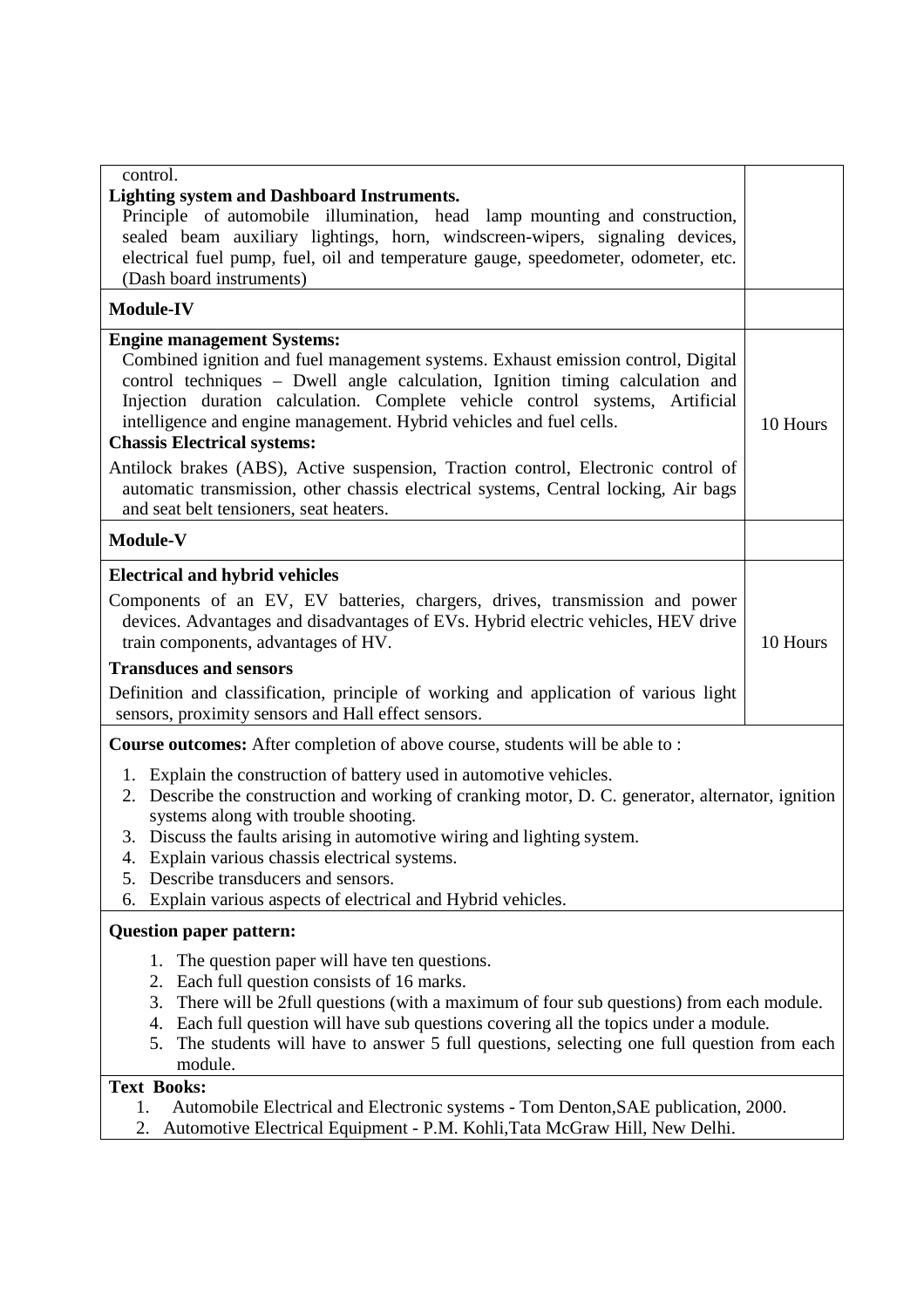- 3. Alternative Fuels- S .S. Thipse, JAICO Publishing House, New Delhi.
- 4. Mechatronics W.Bolton, Longman, 2Ed, Pearson publications, 2007.

## **Reference Books:**

- 1. Advanced Engine Technology Heinz Heisler,SAE Publications, 1995.
- 2. Automotive Electronic Systems Ulrich Adler, Robert Bosch, GMBH, 1995.
- 3 Bosch Technical Instruction Booklets.
- 4. Automobile Electrical Equipment A.P. Young & Griffiths, ELBS &NewnesButterworths, London.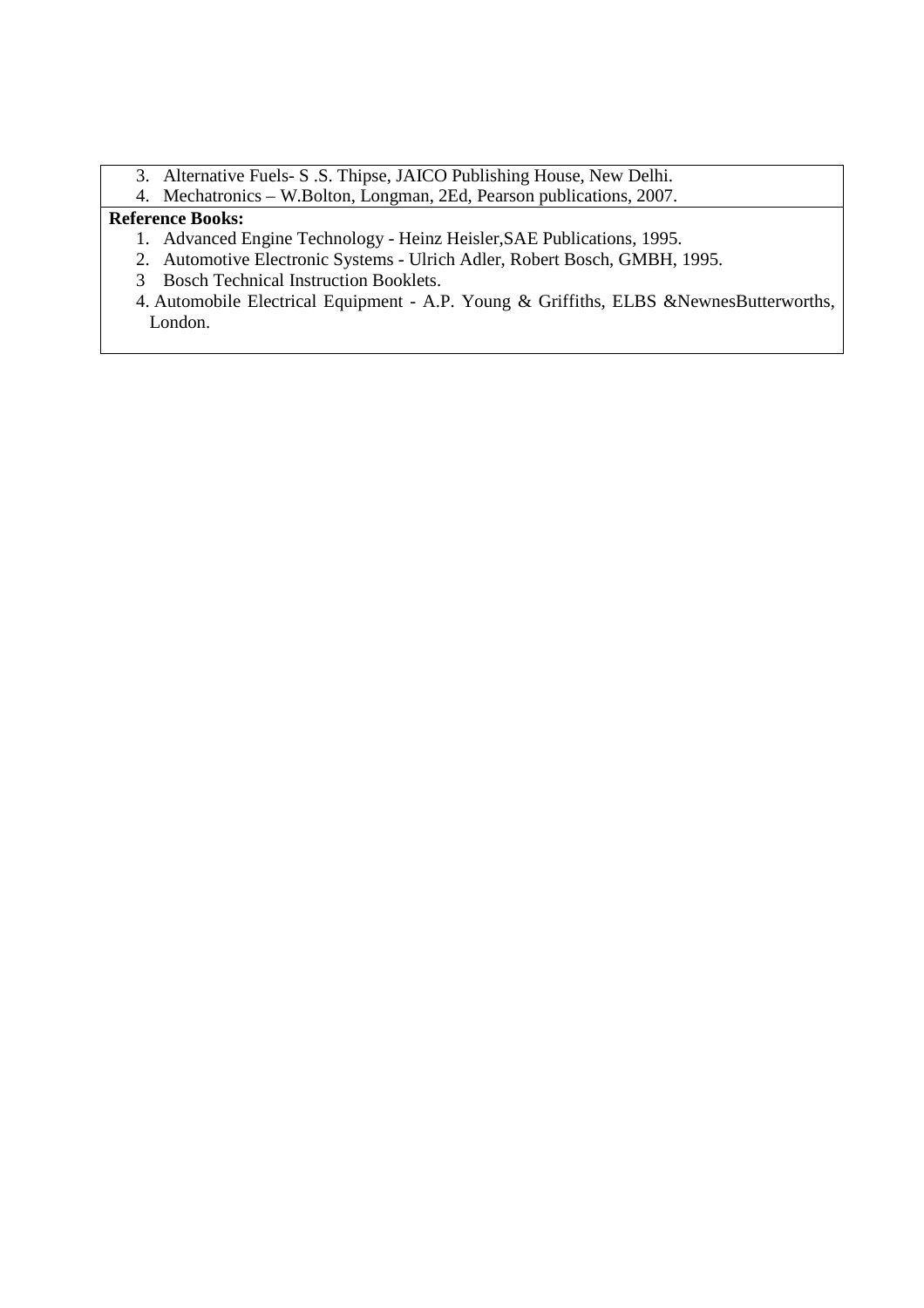| AUTOMOTIVE ENGINE COMPONENTS DESIGN AND AUXILIARY SYSTEMS                                                                                                                                                                                                                                                                                                                                                                                                                                                                                                                                                                                                                                                                                                                                                                                                                                                                                                                                                                                                                                                                        |                       |                   |          |
|----------------------------------------------------------------------------------------------------------------------------------------------------------------------------------------------------------------------------------------------------------------------------------------------------------------------------------------------------------------------------------------------------------------------------------------------------------------------------------------------------------------------------------------------------------------------------------------------------------------------------------------------------------------------------------------------------------------------------------------------------------------------------------------------------------------------------------------------------------------------------------------------------------------------------------------------------------------------------------------------------------------------------------------------------------------------------------------------------------------------------------|-----------------------|-------------------|----------|
| [As per Choice Based Credit System (CBCS) scheme]                                                                                                                                                                                                                                                                                                                                                                                                                                                                                                                                                                                                                                                                                                                                                                                                                                                                                                                                                                                                                                                                                |                       |                   |          |
|                                                                                                                                                                                                                                                                                                                                                                                                                                                                                                                                                                                                                                                                                                                                                                                                                                                                                                                                                                                                                                                                                                                                  | <b>SEMESTER - VII</b> |                   |          |
| Subject Code                                                                                                                                                                                                                                                                                                                                                                                                                                                                                                                                                                                                                                                                                                                                                                                                                                                                                                                                                                                                                                                                                                                     | 15AU72                | <b>IA Marks</b>   | 20       |
| Number of Lecture Hours/Week                                                                                                                                                                                                                                                                                                                                                                                                                                                                                                                                                                                                                                                                                                                                                                                                                                                                                                                                                                                                                                                                                                     | 04                    | <b>Exam Marks</b> | 80       |
| <b>Total Number of Lecture Hours</b>                                                                                                                                                                                                                                                                                                                                                                                                                                                                                                                                                                                                                                                                                                                                                                                                                                                                                                                                                                                                                                                                                             | 50                    | <b>Exam Hours</b> | 03       |
| Credits                                                                                                                                                                                                                                                                                                                                                                                                                                                                                                                                                                                                                                                                                                                                                                                                                                                                                                                                                                                                                                                                                                                          | 04                    |                   |          |
| Course objectives: At the end of the course the student will be able to -<br>1. Calculate major dimensions of engine components like cylinder, piston, connecting rod,<br>crankshaft, valve and valve operating mechanisms.<br>2. Analyze working of two stroke engine.<br>3. Select suitable scavenging process for two stroke engine.<br>4. Select suitable lubricant and lubrication system for given engine.<br>5. Calculateamount coolant required and select suitable cooling system for given engine.<br>Explain need for supercharger and modifications required in engine for supercharging.<br><b>Module-I</b><br>Design of major dimensions of<br><b>Cylinder heads &amp; Cylinder Block</b><br>Cylinder heads, Gaskets, cylinder wear, water jacket, Cylinder liners, and valve<br>seats. Production of engine block – casting, cleaning, treatment, machining<br>operations and transfer machines<br>Piston, piston rings and piston pin<br>Piston Temperatures, piston slap, compensation of thermal expansion in pistons.<br>Piston Rings, forms of gap, stresses in piston rings, ring collapse, heat treatment, |                       |                   | 10 Hours |
| piston ring selection, shape. Piston pin, locking of piston pins, length of piston.<br><b>Module-II</b>                                                                                                                                                                                                                                                                                                                                                                                                                                                                                                                                                                                                                                                                                                                                                                                                                                                                                                                                                                                                                          |                       |                   |          |
| Design of major dimensions of<br><b>Connecting rod</b><br>Length of rod, Cross section, Buckling, Drilled connecting rods, piston pin<br>bearing, offset connecting rods, effects of whipping, bearing materials and<br>lubrication.<br><b>Crank shaft</b><br>Balance weights, local balance, Crankshaft proportions, oil holes drilled in crank<br>shafts, balancing, vibration dampers, firing order, bearings and lubrication Types<br>of crank shafts, design of centre crank shaft, moments on crank shafts, centre<br>crank shaft at tdc, centre crank shaft at angle of maximum torque. Design of side<br>crankshaft (over hang), side crank shaft at tdc, side crank shaft at angle of<br>maximum torque.<br>Module-III                                                                                                                                                                                                                                                                                                                                                                                                  |                       |                   | 10 Hours |
| Valve and valve mechanism<br>No. of Valves per cylinder, Angle of seat, Operating Conditions, operating<br>temperatures, valve cooling, Sodium cooled valves, Valve rotators, valve seats,<br>valve guides, , valve springs, valve clearance, valve timing, OHV, OHC, dual                                                                                                                                                                                                                                                                                                                                                                                                                                                                                                                                                                                                                                                                                                                                                                                                                                                       |                       |                   | 10 Hours |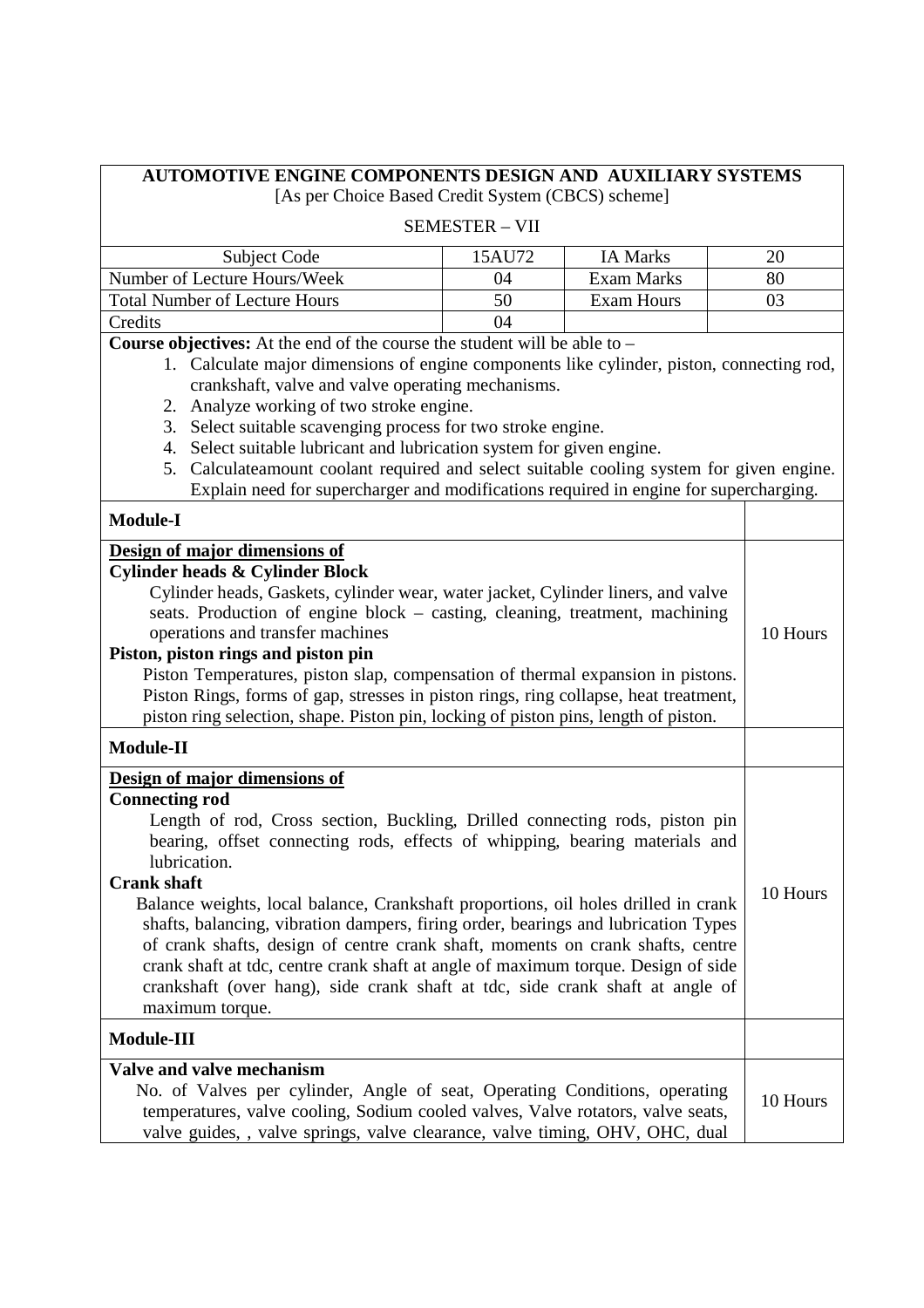| valves, types of valve operating mechanisms. Valve train component details,<br>Camshaft,-drives of cams, cam types, tappets,-automatic zero clearance tappets, |          |
|----------------------------------------------------------------------------------------------------------------------------------------------------------------|----------|
| push rods, rocker arms & rocker Shaft. Design of major dimensions of valve                                                                                     |          |
| and valve operating mechanisms.                                                                                                                                |          |
| Two stroke engines                                                                                                                                             |          |
| Principles and working of two stroke engine (SI $\&$ CI), Port timing diagrams.                                                                                |          |
| Types - Three port engine, Separate pumps or blowers, Symmetrical &                                                                                            |          |
| unsymmetrical timing, Cross flow, loop flow &uniflow type Scavenging systems.                                                                                  |          |
| Scavenging Process - Pre blow down, Blow down, Scavenging, Additional                                                                                          |          |
| Scavenging processes,<br>Charging.<br>Theoretical<br>Scavenging parameters,                                                                                    |          |
| Comparison of Different Scavenging Systems; port design, scavenging pumps.                                                                                     |          |
|                                                                                                                                                                |          |
| <b>Module-IV</b>                                                                                                                                               |          |
| <b>Manifolds and Mixture Distribution</b>                                                                                                                      |          |
| Intake system components, Discharge coefficient, Pressure drop, Air filter,                                                                                    |          |
| Intake manifold, Connecting pipe, Exhaust system components, Exhaust                                                                                           |          |
| manifold and exhaust pipe, Spark arresters, Waste heat recovery, Exhaust                                                                                       |          |
| mufflers, Type of mufflers, exhaust manifold expansion.                                                                                                        |          |
| <b>Cooling System</b><br>Necessity, variation of gas temperature, Areas of heat flow, heat transfer, piston                                                    | 10 Hours |
| and cylinder temperature, Heat rejected to coolant, quantity of water required, air                                                                            |          |
| cooling, water cooling, thermodynamics of forced circulation, thermostats,                                                                                     |          |
| pressurized water cooling, regenerative cooling, comparison of air and water                                                                                   |          |
| cooling, radiators – types, cooling fan – power requirement, antifreeze solution,                                                                              |          |
| types of coolant                                                                                                                                               |          |
| Module-V                                                                                                                                                       |          |
| <b>Lubrication System</b>                                                                                                                                      |          |
| Lubricants, lubricating systems, Lubrication of piston rings, bearings, oil                                                                                    |          |
| consumption, additives and lubricity improvers, concept of adiabatic engines,                                                                                  |          |
| oil filters, pumps, and crankcase ventilation – types.                                                                                                         |          |
| <b>Supercharging and Turbocharging</b>                                                                                                                         | 10 Hours |
| Purpose, thermodynamic cycle, effect on the performance, turbo charging,                                                                                       |          |
| limits of supercharging for petrol and diesel engines. Modifications of an                                                                                     |          |
| engine for super charging - methods of super charging – super charging and                                                                                     |          |
| turbo charging of two stroke and four stroke engines.                                                                                                          |          |
| Course outcomes: After completion of above course, students will be able to                                                                                    |          |
| 1. Calculate major dimensions of engine components like cylinder, piston, connecting rod,                                                                      |          |
| crankshaft, valve and valve operating mechanisms.                                                                                                              |          |
| Analyze working of two stroke engine.<br>2.                                                                                                                    |          |
| Select suitable scavenging process for two stroke engine.<br>3.                                                                                                |          |
| Select suitable lubricant and lubrication system for given engine.<br>4.                                                                                       |          |
| Calculate amount coolant required and select suitable cooling system for given engine.<br>5.                                                                   |          |
| Explain need for supercharger and modifications required in engine for supercharging.<br>6.                                                                    |          |
| <b>Question paper pattern:</b>                                                                                                                                 |          |
| The question paper will have ten questions.<br>1.                                                                                                              |          |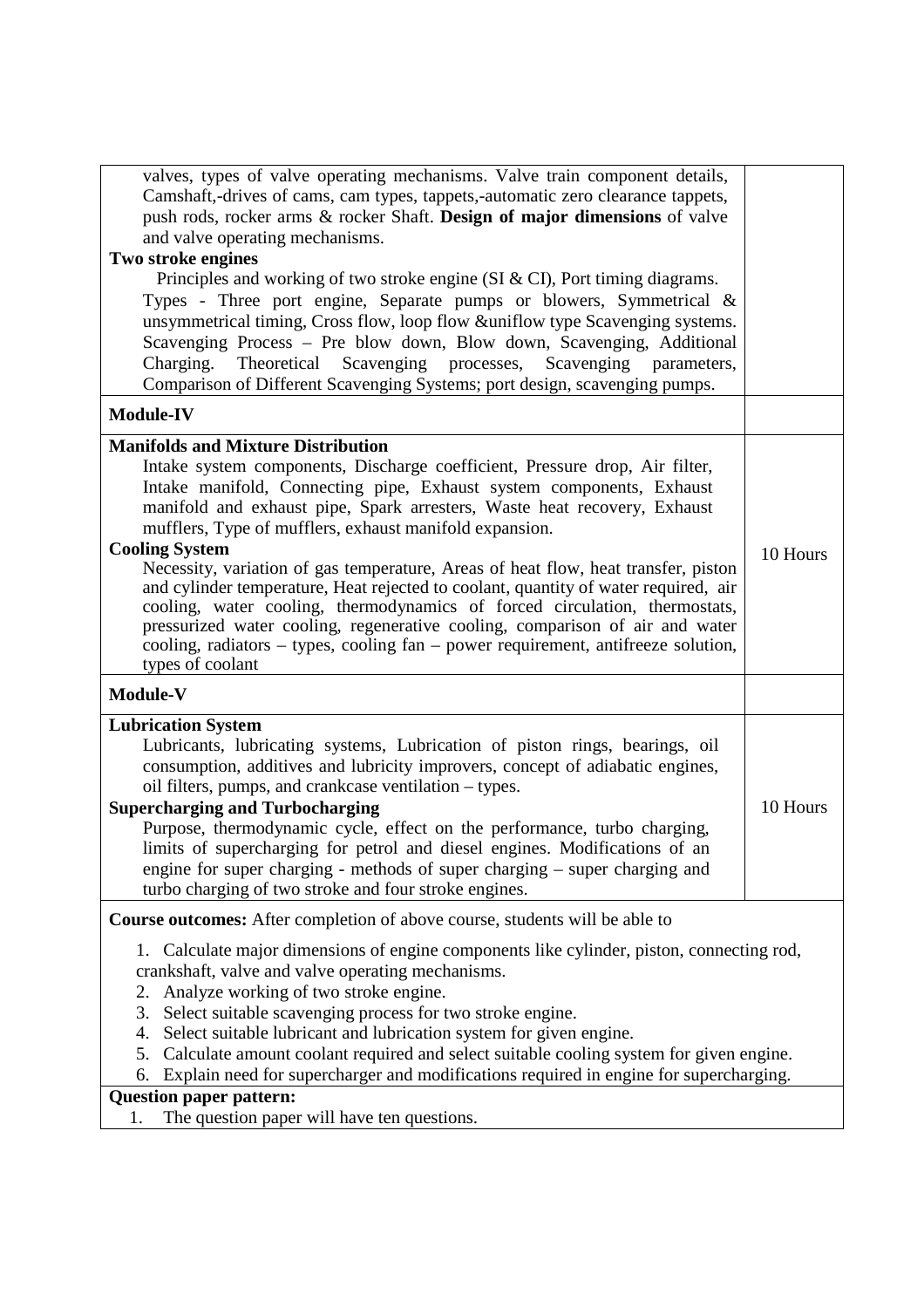- 2. Each full question consists of 16 marks.
- 3. There will be 2full questions (with a maximum of four sub questions) from each module.
- 4. Each full question will have sub questions covering all the topics under a module.
- 5. The students will have to answer 5 full questions, selecting one full question from each module.

#### **Text Books:**

- 1. High Speed Engines P.M.Heldt, Oxford & IBH, 1965
- 2. Machine design exercises S. N. Trikha, Khanna publications, Delhi

#### **Reference Books:**

- 1. Auto Design R.B. Gupta, SatyaPrakash, New Delhi 1999.
- 2. A course in I.C. Engine –Mathur& Sharma , DhanpatRai& Sons, Delhi, 1994.
- 3. Internal Combustion Engines-V.Ganesan, Tata McGraw Hill, Delhi, 2002.
- 4. Automobile Engineering Vol. II Kirpal Singh, Standard publications, New Delhi, 2005
- 5. Modern Petrol Engine A.W. Judge, B.I. Publications. 1983
- 6. Fundamentals of I. C. Engines J.B.Heywood, McGraw Hill International Edition.
- 7. Machine design P.C. Sharma & D.K. Aggarwal, S.K.Kataria& sons, Delhi.
- 8. I. C. Engine Maleev&Litchy, McGraw Hill.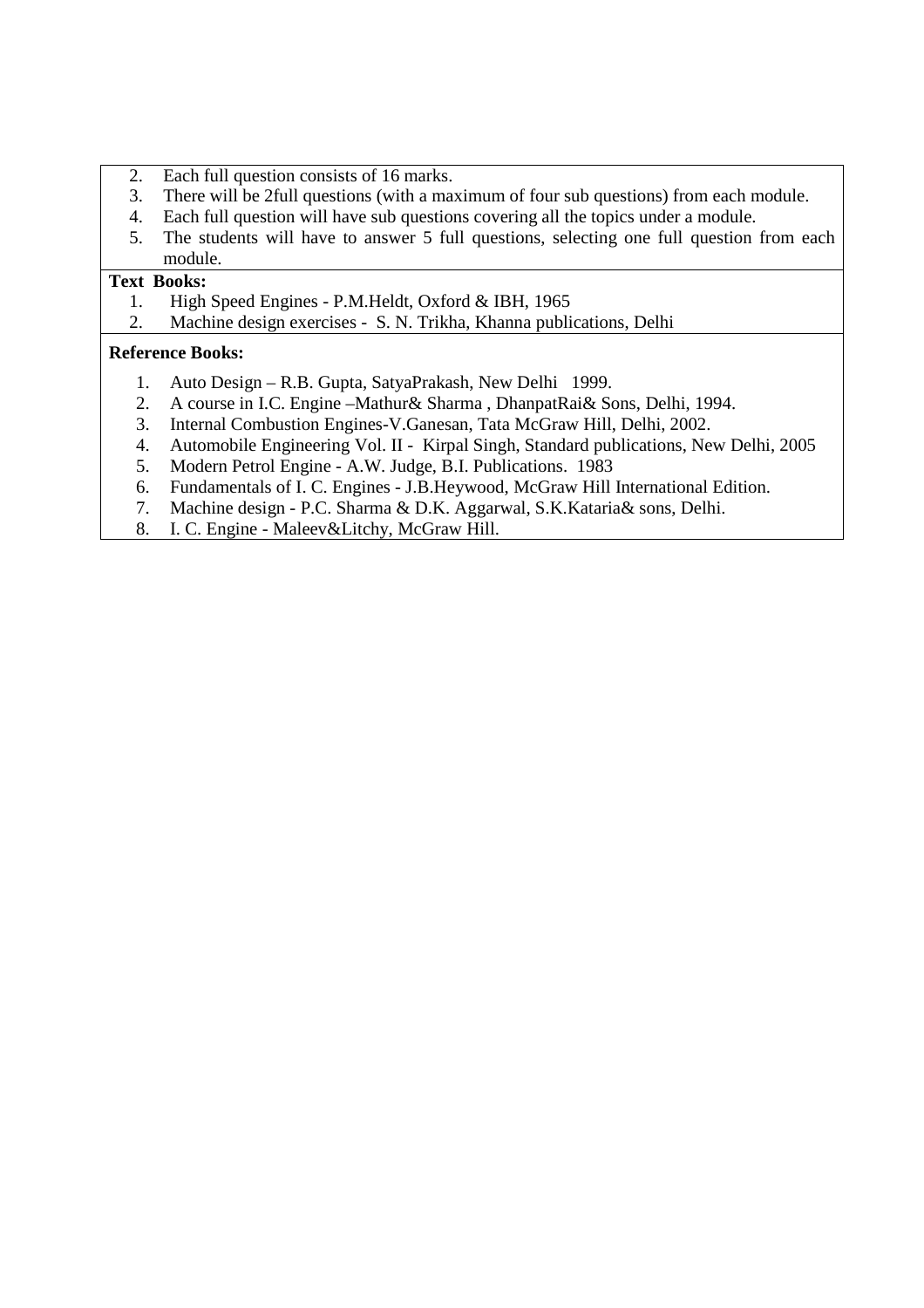| <b>FINITE ELEMENT MODELING AND ANALYSIS</b><br>[As per Choice Based Credit System (CBCS) scheme]                                                                                                                                                                                                                                                                                                                                                                                                                                                   |                       |                   |          |
|----------------------------------------------------------------------------------------------------------------------------------------------------------------------------------------------------------------------------------------------------------------------------------------------------------------------------------------------------------------------------------------------------------------------------------------------------------------------------------------------------------------------------------------------------|-----------------------|-------------------|----------|
|                                                                                                                                                                                                                                                                                                                                                                                                                                                                                                                                                    | <b>SEMESTER - VII</b> |                   |          |
| Subject Code                                                                                                                                                                                                                                                                                                                                                                                                                                                                                                                                       | 15AU73                | <b>IA Marks</b>   | 20       |
| Number of Lecture Hours/Week                                                                                                                                                                                                                                                                                                                                                                                                                                                                                                                       | 04                    | <b>Exam Marks</b> | 80       |
| <b>Total Number of Lecture Hours</b>                                                                                                                                                                                                                                                                                                                                                                                                                                                                                                               | 50                    | <b>Exam Hours</b> | 03       |
| Credits                                                                                                                                                                                                                                                                                                                                                                                                                                                                                                                                            | 04                    |                   |          |
| Course objectives: At the end of the course the student will be able to<br>Describe the fundamentals of structural mechanics and finite element method.<br>1.<br>Develop element stiffness matrix for different elements using various methods.<br>2.<br>3. Illustrate different methods of deriving shape functions for various elements.<br>Analyze one dimensional structural and thermal problem.<br>4.                                                                                                                                        |                       |                   |          |
| <b>Module-I</b>                                                                                                                                                                                                                                                                                                                                                                                                                                                                                                                                    |                       |                   |          |
| <b>Introduction:</b><br>Equilibrium equations in elasticity subjected to body force, traction forces, and<br>stress-strain relations for plane stress and plane strains. Boundary conditions,<br>Matrix algebra, Gaussian elimination method, Eigen values and Eigen vectors,<br><b>Basic Procedure:</b><br>Euler - Lagrange equation for bar, beam (cantilever /simply supported fixed)<br>Principle of virtual work, principle of minimumpotential energy, Raleigh's Ritz<br>method.                                                             |                       |                   | 10 Hours |
| Module-II                                                                                                                                                                                                                                                                                                                                                                                                                                                                                                                                          |                       |                   |          |
| Basic Procedure: Direct approach for stiffness matrix formulation of bar element.<br>Galerkin's method.<br>Discretization of Structure: Steps in FEM, discritization process, element types-one,<br>two, three and axisymmetric elements, Interpolation polynomials, shape<br>functions: for one dimensional linear element, quadratic and cubic elements,<br>shape functions in natural coordinates, Convergence requirements, selection of<br>the order of the interpolation polynomial, Pascal triangle. Application and<br>limitations of FEM. |                       |                   | 10 Hours |
| Module-III                                                                                                                                                                                                                                                                                                                                                                                                                                                                                                                                         |                       |                   |          |
| <b>Solution of 1D Bar:</b><br>Solutions of bars and stepped bars for displacements, reactions and stresses by<br>using penalty approach and elimination approach. Guass-elimination technique<br><b>Trusses:</b><br>Stiffness matrix of Truss element. Numerical problems.                                                                                                                                                                                                                                                                         |                       |                   | 10 Hours |
| Module-IV                                                                                                                                                                                                                                                                                                                                                                                                                                                                                                                                          |                       |                   |          |
| <b>Higher order and Iso-parametric Elements:</b><br>Lagrangian interpolation, Higher order one dimensional elements- quadratic,<br>cubic elements and their shape functions, properties of shape functions, shape<br>functions for 2D quadratic triangular element in natural coordinates, 2D<br>quadrilateral element shape functions- linear, quadratic, shape function of beam                                                                                                                                                                  |                       |                   | 10 Hours |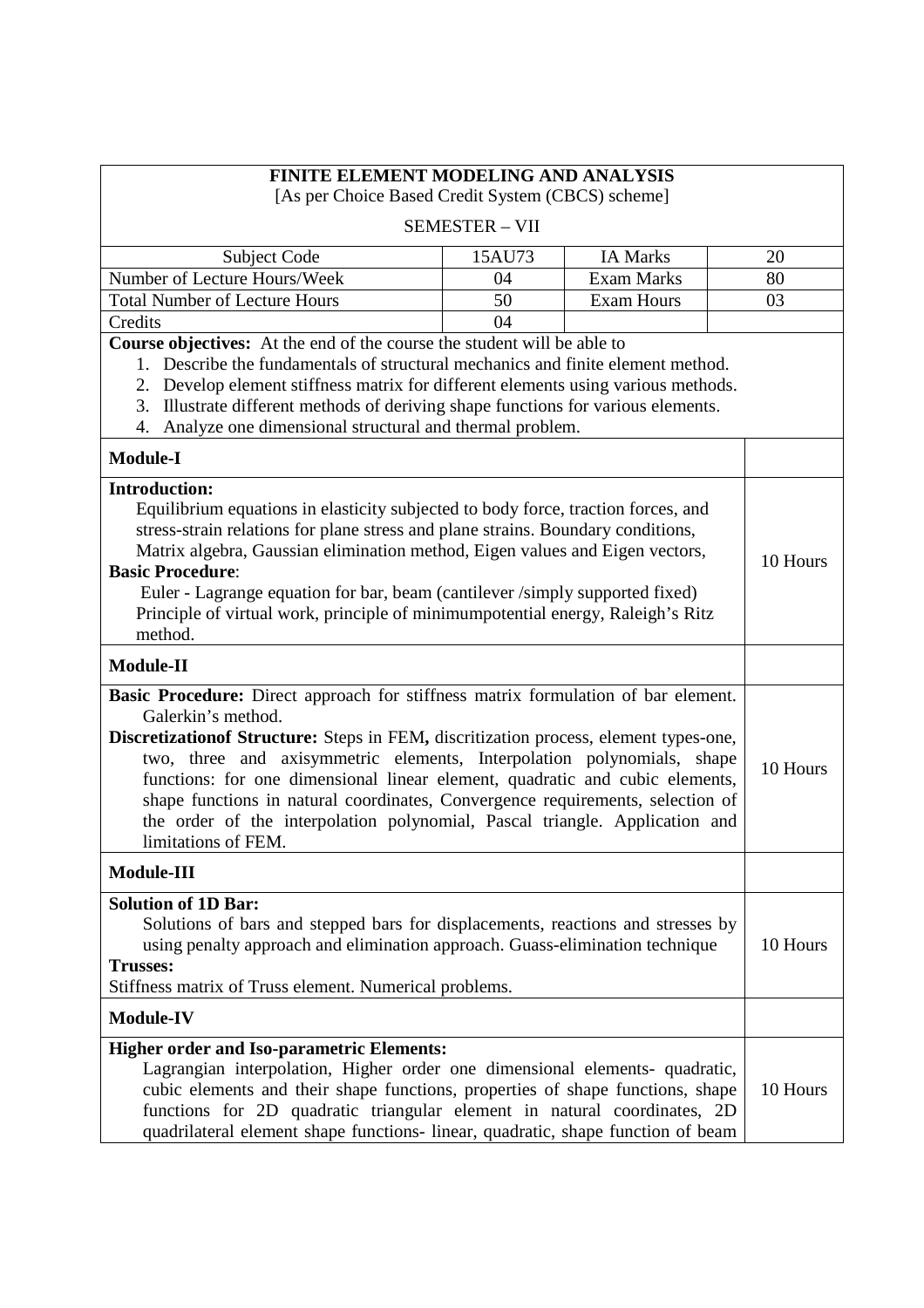| element. Hermiteshape function of beam element.                                                                                                             |          |
|-------------------------------------------------------------------------------------------------------------------------------------------------------------|----------|
| <b>Module-V</b>                                                                                                                                             |          |
| <b>Beams:</b>                                                                                                                                               |          |
| Hermite shape functions for beam element, Derivation of stiffnessmatrix.                                                                                    |          |
| Numerical problems of beams carrying concentrated, UDL andlinearly varying                                                                                  |          |
| loads.                                                                                                                                                      |          |
| <b>Heat Transfer:</b>                                                                                                                                       | 10 Hours |
| Steady state heat transfer, 1D heat conduction governing equations. Functional                                                                              |          |
| approach for heat conduction. Galerkin's approach forheat conduction. 1D heat                                                                               |          |
| transfer in thin fins.                                                                                                                                      |          |
| Course outcomes: After completion of above course, students will be able to                                                                                 |          |
| 1. Describe the fundamentals of structural mechanics and finite element method.                                                                             |          |
| 2. Develop element stiffness matrix for different elements using various methods.                                                                           |          |
| 3. Illustrate different methods of deriving shape functions for various elements.                                                                           |          |
| 4. Analyze one dimensional structural and thermal problem.                                                                                                  |          |
|                                                                                                                                                             |          |
| <b>Question paper pattern:</b>                                                                                                                              |          |
| The question paper will have ten questions.<br>1.                                                                                                           |          |
| 2. Each full question consists of 16 marks.                                                                                                                 |          |
| There will be 2full questions (with a maximum of four sub questions) from each module.<br>3.                                                                |          |
| 4. Each full question will have sub questions covering all the topics under a module.                                                                       |          |
| The students will have to answer 5 full questions, selecting one full question from each<br>5.                                                              |          |
| module.                                                                                                                                                     |          |
| <b>Text Books:</b>                                                                                                                                          |          |
| 1. Finite Elements in Engineering - T.R.Chandrupatla, A.D Belegunde, 3rd Ed PHI.                                                                            |          |
| 2. Finite Element Method in Engineering- S.S. Rao, 4th Edition, Elsevier, 2006.                                                                             |          |
| <b>Reference Books:</b>                                                                                                                                     |          |
| 1. Finite Element Methods for Engineers -U.S. Dixit, CengageLearning, 2009                                                                                  |          |
| 2. Concepts and applications of Finite Element Analysis -R.D. Cook, D. S Maltus, M.E.                                                                       |          |
| Plesha, R.J. Witt, Wiley 4th Ed, 2009                                                                                                                       |          |
| 3. Finite Element Methods - Daryl. L. Logon, Thomson Learning 3rdedition, 2001.<br>4. Finite Element Method - J.N.Reddy, McGraw -Hill InternationalEdition. |          |
|                                                                                                                                                             |          |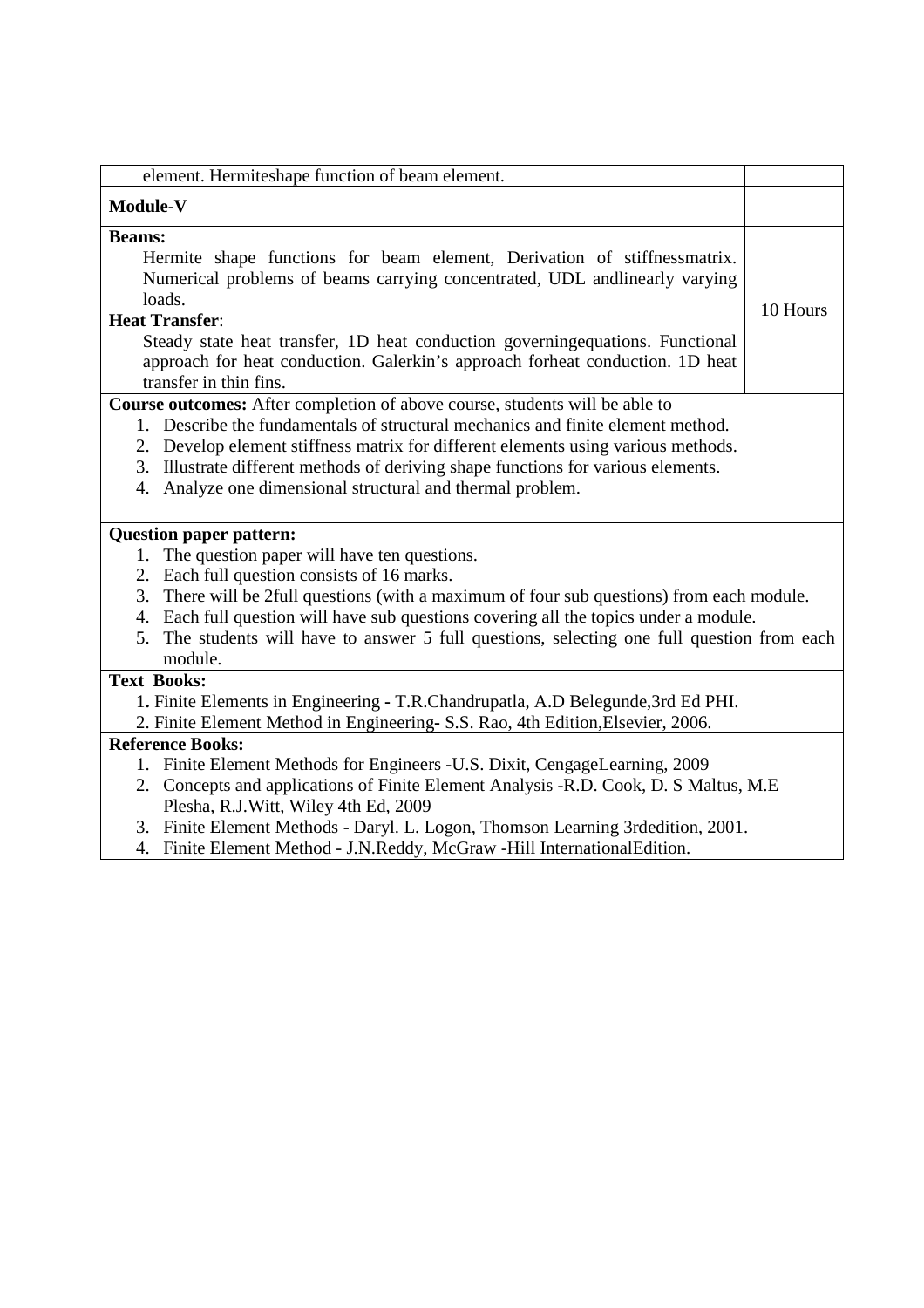| <b>EARTH MOVING EQUIPMENT &amp; TRACTORS</b>                                                                                                                                                                                                                                                                                                                                                                       |                       |                                                 |          |
|--------------------------------------------------------------------------------------------------------------------------------------------------------------------------------------------------------------------------------------------------------------------------------------------------------------------------------------------------------------------------------------------------------------------|-----------------------|-------------------------------------------------|----------|
| [As per Choice Based Credit System (CBCS) scheme]                                                                                                                                                                                                                                                                                                                                                                  |                       |                                                 |          |
|                                                                                                                                                                                                                                                                                                                                                                                                                    | <b>SEMESTER - VII</b> |                                                 |          |
| Subject Code                                                                                                                                                                                                                                                                                                                                                                                                       | 15AU741               | <b>IA Marks</b>                                 | 20       |
| Number of Lecture Hours/Week                                                                                                                                                                                                                                                                                                                                                                                       | 03                    | <b>Exam Marks</b>                               | 80       |
| <b>Total Number of Lecture Hours</b>                                                                                                                                                                                                                                                                                                                                                                               | 40                    | <b>Exam Hours</b>                               | 03       |
| Credits                                                                                                                                                                                                                                                                                                                                                                                                            | 03                    |                                                 |          |
| Course objectives: At the end of the course the student will be able to<br>1. Gain the knowledge about various basic operations and applications of earth moving<br>equipment.<br>Acquire the knowledge of under carriage, hydraulics, steering of tractors.<br>2.<br>3. Get the complete information about the earth moving equipment                                                                             |                       |                                                 |          |
| 4. Select suitable machine depending on type of land, haul distance, climate, etc.                                                                                                                                                                                                                                                                                                                                 |                       |                                                 |          |
| <b>Module-I</b>                                                                                                                                                                                                                                                                                                                                                                                                    |                       |                                                 |          |
| <b>Equipment and operation:</b><br>Different types, working principles and applications of bull Dozers, Loaders, Shovels,<br>Excavators, Scrapers, Motor graders, Rollers, Compactors, Tractors and Attachments.                                                                                                                                                                                                   |                       |                                                 | 08 Hours |
| <b>Module-II</b>                                                                                                                                                                                                                                                                                                                                                                                                   |                       |                                                 |          |
| Engine, under carriage and Suspension systems:<br>All systems of engine and special features like Automatic injection timer,<br>turbochargers, after coolers etc., Tyre and tracked vehicles, advantages and<br>disadvantages under carriage components like, tracks, roller frames, drive sprockets,<br>track rollers, track chains and track shoes. Rubber spring suspension and air spring<br>suspension.       |                       |                                                 | 08 Hours |
| <b>Module-III</b>                                                                                                                                                                                                                                                                                                                                                                                                  |                       |                                                 |          |
| <b>Transmissions and Final drives:</b><br>Basic types of transmissions, auxiliary transmission, compound transmission, twin<br>triple countershaft, transmissions<br>working principles, hydro shift automatic Transmission and retarders. FINAL<br>DRIVES: types of reductions like, single reduction, double reduction final drives and<br>planetary final drives PTO shaft.                                     |                       | and planetary, transmission, constructional and | 08 Hours |
| <b>Module-IV</b>                                                                                                                                                                                                                                                                                                                                                                                                   |                       |                                                 |          |
| <b>Hydraulics:</b><br>Basic components of hydraulic systems like pumps (types of pumps), control valves<br>like flow control valves, directional control valves and pressure control valves,<br>hydraulic motors and hydraulic cylinders. Depth & draft control systems.                                                                                                                                           |                       |                                                 | 08 Hours |
| <b>Module-V</b>                                                                                                                                                                                                                                                                                                                                                                                                    |                       |                                                 |          |
| <b>Criterions for selection of equipment:</b><br>Selection of machines based on type of soil, haul distance, weather condition,<br>calculation Of Operating Capacity and calculation of productivity of a bull dozer<br>Earth Moving Equipment Maintenance & Safety:<br>Types of maintenance schedules, purpose and advantages, organization set ups,<br>documentation. Safety methods for earth moving equipment. |                       |                                                 | 08 Hours |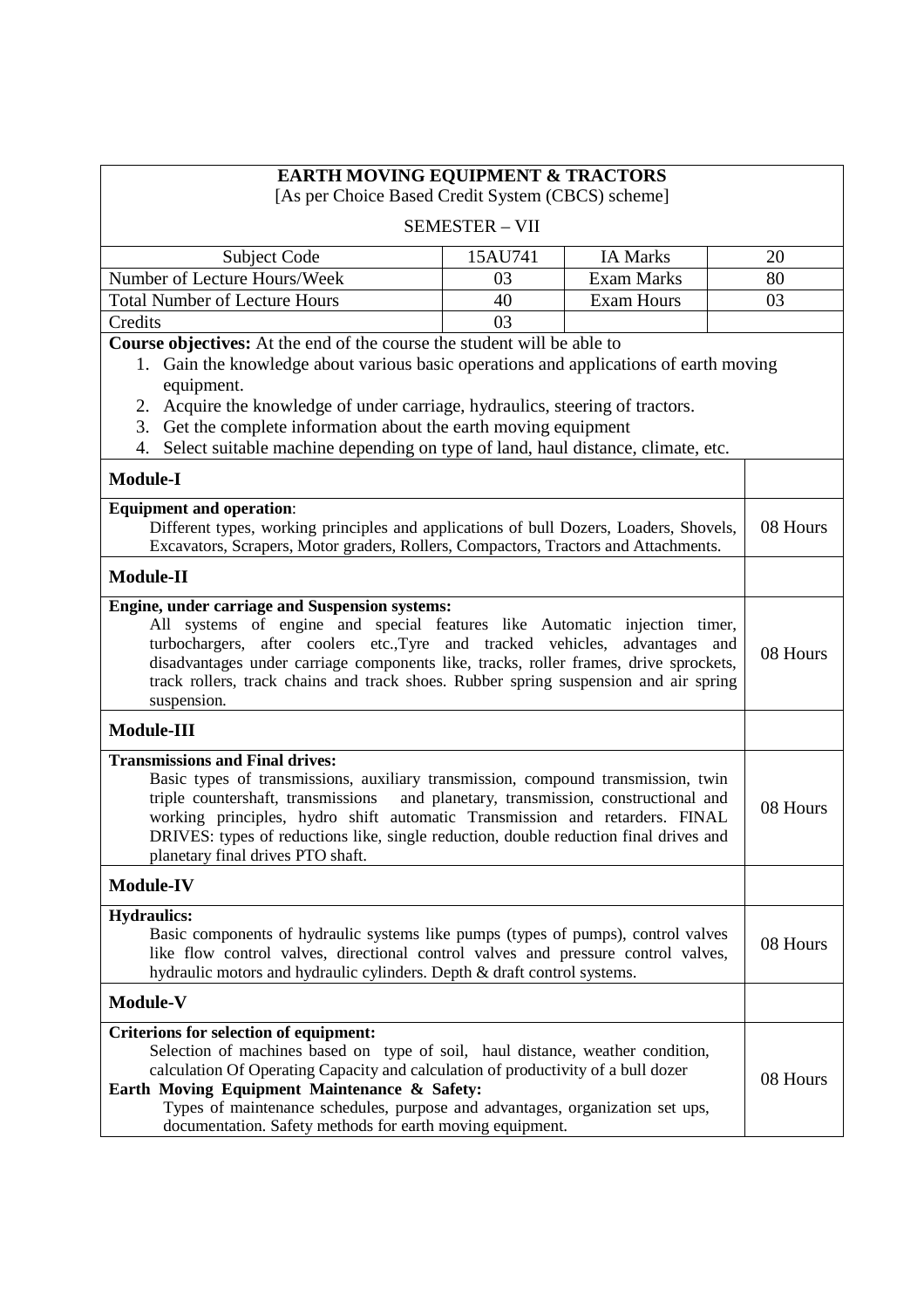**Course outcomes:** After completion of above course, students will be able to

- 1. Gain the knowledge about various basic operations and applications of earth moving equipment.
- 2. Acquire the knowledge of under carriage, hydraulics, steering of tractors.
- 3. Get the complete information about the earth moving equipment
- 4. Select suitable machine depending on type of land, haul distance, climate, etc.

## **Question paper pattern:**

- 1. The question paper will have ten questions.
- 2. Each full question consists of 16 marks.
- 3. There will be 2full questions (with a maximum of four sub questions) from each module.
- 4. Each full question will have sub questions covering all the topics under a module.
- 5. The students will have to answer 5 full questions, selecting one full question from each module.

# **Text Books:**

- 1. Diesel equipment- volume I and II by Erich J.schulz
- 2. Construction equipment and its management S.C. Sharma

## **Reference Books:**

- 1. Farm machinery and mechanism Donald R. hunt and L. W. Garner
- 2. Theory of ground vehicles by J.Y.Wong john Wiley and sons
- 3. Moving the earth Herbert Nicholas
- 4. On and with the earth -Jagman Singh, W.Newman and Co. culkatta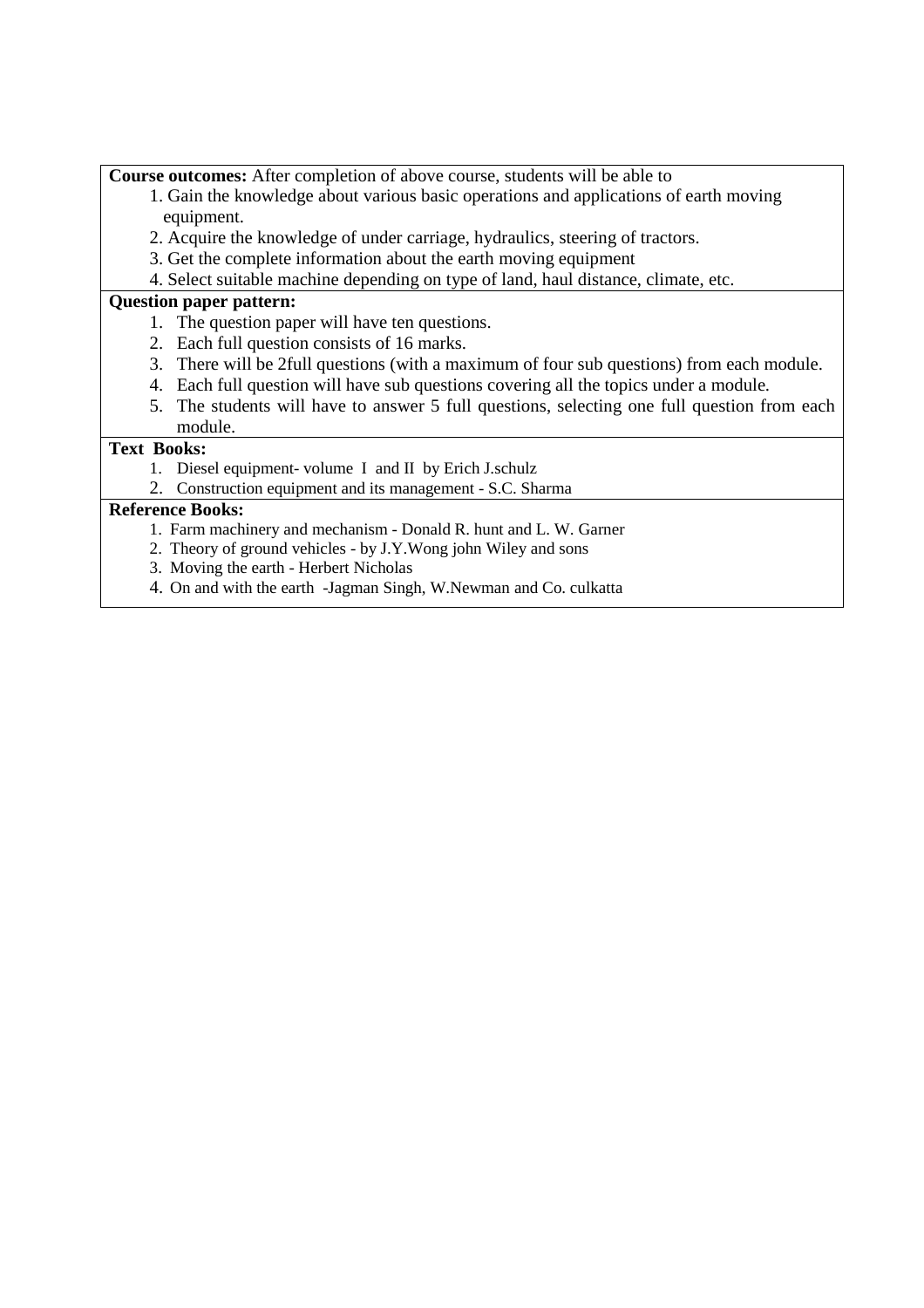| <b>COMPUTER INTEGRATED MANUFACTURING</b><br>[As per Choice Based Credit System (CBCS) scheme]                                                                                                                                                                                                                                                                                                                                                                                                                                                                                                                                                                                                                                    |                       |                   |          |
|----------------------------------------------------------------------------------------------------------------------------------------------------------------------------------------------------------------------------------------------------------------------------------------------------------------------------------------------------------------------------------------------------------------------------------------------------------------------------------------------------------------------------------------------------------------------------------------------------------------------------------------------------------------------------------------------------------------------------------|-----------------------|-------------------|----------|
|                                                                                                                                                                                                                                                                                                                                                                                                                                                                                                                                                                                                                                                                                                                                  | <b>SEMESTER - VII</b> |                   |          |
| Subject Code                                                                                                                                                                                                                                                                                                                                                                                                                                                                                                                                                                                                                                                                                                                     | 15AU742               | <b>IA Marks</b>   | 20       |
| Number of Lecture Hours/Week                                                                                                                                                                                                                                                                                                                                                                                                                                                                                                                                                                                                                                                                                                     | 03                    | <b>Exam Marks</b> | 80       |
| <b>Total Number of Lecture Hours</b>                                                                                                                                                                                                                                                                                                                                                                                                                                                                                                                                                                                                                                                                                             | 40                    | <b>Exam Hours</b> | 03       |
| Credits                                                                                                                                                                                                                                                                                                                                                                                                                                                                                                                                                                                                                                                                                                                          | 03                    |                   |          |
| Course objectives: At the end of the course the student will be able to                                                                                                                                                                                                                                                                                                                                                                                                                                                                                                                                                                                                                                                          |                       |                   |          |
| Explain need for computer integrated manufacturing.<br>1.<br>Calculate WIP, TIP ratios using mathematical modeling.<br>2.<br>3.<br>Explain various drives and mechanisms used in CIM.<br>4.<br>AnalyzeAutomated Flow line & Line balancing.<br>5.<br>Analyze AGV's.<br>Explain steps involved in development of part programming for milling and turning<br>6.<br>processes.<br>Programme the robots for given application.<br>7.<br><b>Module-I</b>                                                                                                                                                                                                                                                                             |                       |                   |          |
| <b>Computer Integrated Manufacturing Systems:</b>                                                                                                                                                                                                                                                                                                                                                                                                                                                                                                                                                                                                                                                                                |                       |                   |          |
| Introduction, Automation definition, Types of automation, CIM, processing in<br>manufacturing, Production concepts, Mathematical Models-Manufacturing lead<br>time, production rate, components of operation time, capacity, Utilization and<br>availability, Work-in-process, WIP ratio, TIP ratio, Problems<br>using<br>mathematical model equations.<br><b>High Volume Production System:</b><br>Introduction Automated flow line-symbols, objectives, Work part transport-<br>continuous, Intermittent, synchronous, Pallet fixtures, Transfer Mechanism-<br>Linear-Walking beam, roller chain drive, Rotary-rack and pinion, Rachet&<br>Pawl, Geneva wheel, Buffer storage, control functions-sequence, safety,<br>Quality. |                       |                   | 08 Hours |
| <b>Module-II</b>                                                                                                                                                                                                                                                                                                                                                                                                                                                                                                                                                                                                                                                                                                                 |                       |                   |          |
| Analysis of Automated Flow line & Line Balancing:<br>General terminology and analysis, Analysis of Transfer Line with Out storage-<br>upper bound approach, lower bound approach and problems, Analysis of<br>Transfer lines with storage buffer, Effect of storage, buffer capacity with<br>example problem, Partial automation-with numerical problem example, flow<br>lines with more than two stage, Manual Assembly lines balancing numerical<br>problems.                                                                                                                                                                                                                                                                  |                       |                   | 08 Hours |
| Module-III                                                                                                                                                                                                                                                                                                                                                                                                                                                                                                                                                                                                                                                                                                                       |                       |                   |          |
| <b>Automated Assembly Systems:</b><br>Design for automated assembly systems, types of automated assembly system,<br>Parts feeding devices-elements of parts delivery system-hopper, part feeder,<br>Selectors, feedback, escapement and placement analysis of Multistation<br>Assembly machine analysis of single station assembly.                                                                                                                                                                                                                                                                                                                                                                                              |                       |                   | 08 Hours |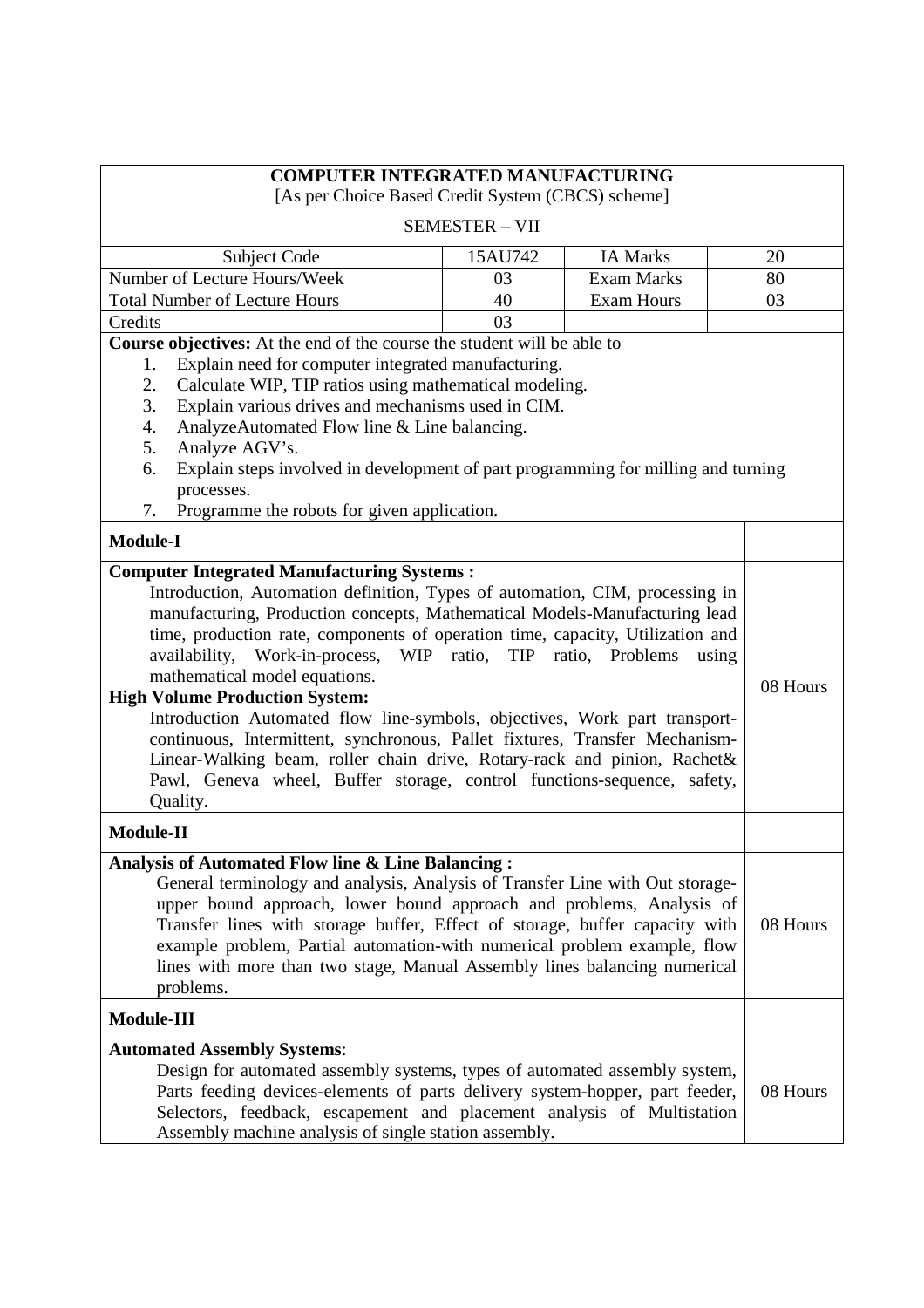| Introduction, Vehicle guidance and routing, System management, Quantitative                                            |          |  |
|------------------------------------------------------------------------------------------------------------------------|----------|--|
| analysis of AGV's withnumerical problems and application.                                                              |          |  |
| <b>Module-IV</b>                                                                                                       |          |  |
| <b>Minimum rational work element:</b>                                                                                  |          |  |
| Work station process time, Cycle time, precedence constraints. Precedence                                              |          |  |
| diagram, balance delay methods of line balancing-largest candidate rule,                                               |          |  |
| Kilbridge and Westers method, Ranked positional weight method, Numerical                                               |          |  |
| problems covering above methods and computerized line balancing.                                                       | 08 Hours |  |
| <b>Computerized Manufacturing Planning system:</b>                                                                     |          |  |
| Introduction, Computer Aided process planning, Retrieval types of process                                              |          |  |
| planning, Generative type of process planning, Material requirement planning,                                          |          |  |
| Fundamental concepts of MRP inputs to MRP, Capacity planning.                                                          |          |  |
| Module-V                                                                                                               |          |  |
| <b>CNC Machining Centers:</b>                                                                                          |          |  |
| Introduction to CNC, elements of CNC, CNC machining centers, part                                                      |          |  |
| programming, and fundamental steps involved in development of part                                                     |          |  |
| programming for milling and turning.                                                                                   | 08 Hours |  |
| <b>Robotics:</b>                                                                                                       |          |  |
| Introduction to Robot configuration, Robot motion, and programming of                                                  |          |  |
| Robots end effectors, Robot sensors and Robot applications.                                                            |          |  |
| <b>Course outcomes:</b> After completion of above course, students will be able to                                     |          |  |
| 1. Explain need for computer integrated manufacturing.                                                                 |          |  |
| 2. Calculate WIP, TIP ratios using mathematical modeling.                                                              |          |  |
| Explain various drives and mechanisms used in CIM.<br>3.                                                               |          |  |
| Analyze Automated Flow line & Line balancing.<br>4.                                                                    |          |  |
| Analyze AGV's.<br>5.                                                                                                   |          |  |
| Explain steps involved in development of part programming for milling and turning<br>6.                                |          |  |
| processes.                                                                                                             |          |  |
| 7. Programme the robots for given application.                                                                         |          |  |
| Question paper pattern: The question paper will have ten questions.                                                    |          |  |
| 1. Each full question consists of 16 marks.                                                                            |          |  |
| There will be 2full questions (with a maximum of four sub questions) from each module.<br>2.                           |          |  |
| Each full question will have sub questions covering all the topics under a module.<br>3.                               |          |  |
| The students will have to answer 5 full questions, selecting one full question from each<br>4.                         |          |  |
| module.                                                                                                                |          |  |
| <b>Text Books:</b>                                                                                                     |          |  |
| 1. Automation, Production system & Computer Integrated manufacturing-M. P. Grover<br>PersonIndia, 2007, $2nd$ edition. |          |  |
| 2. Principles of Computer Integrated Manufacturing-S. Kant Vajpayee, Prentice Hall India                               |          |  |
| <b>Reference Books:</b>                                                                                                |          |  |
| 1. Computer Integrated Manufacturing- J.A.Rehg& Henry.W. Kraebber.                                                     |          |  |
| 2. CAD/CAM -Zeid, Tata McGraw Hill.                                                                                    |          |  |
| 3. Introduction to Robotics -Mechanica and Control, Craig, J. J., 2 <sup>nd</sup> Edition, Addison-Welsey,             |          |  |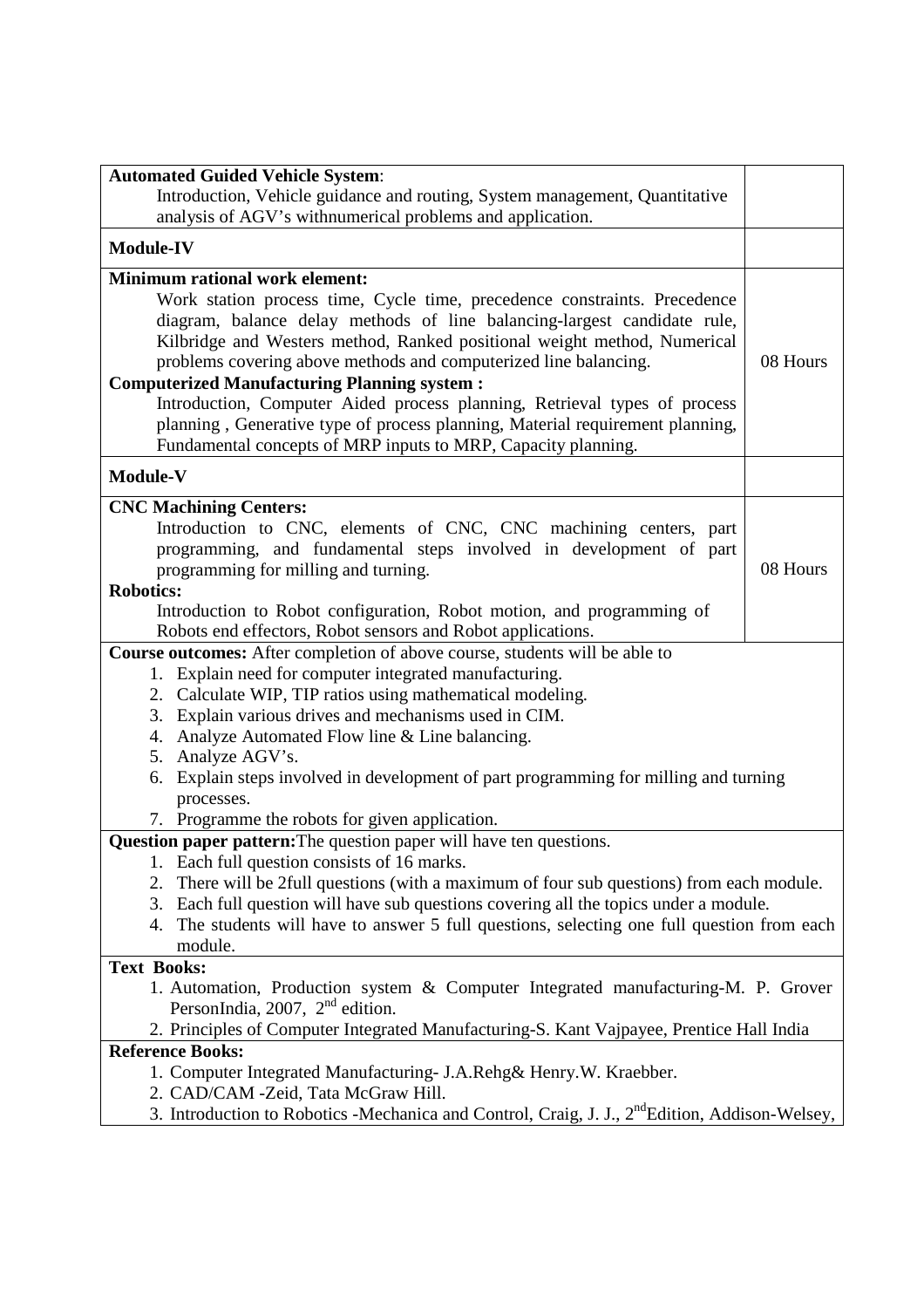1989. **4.** Fundamentals of Robotics - Analysis and Control, Schilling R. J., PHI, 2006.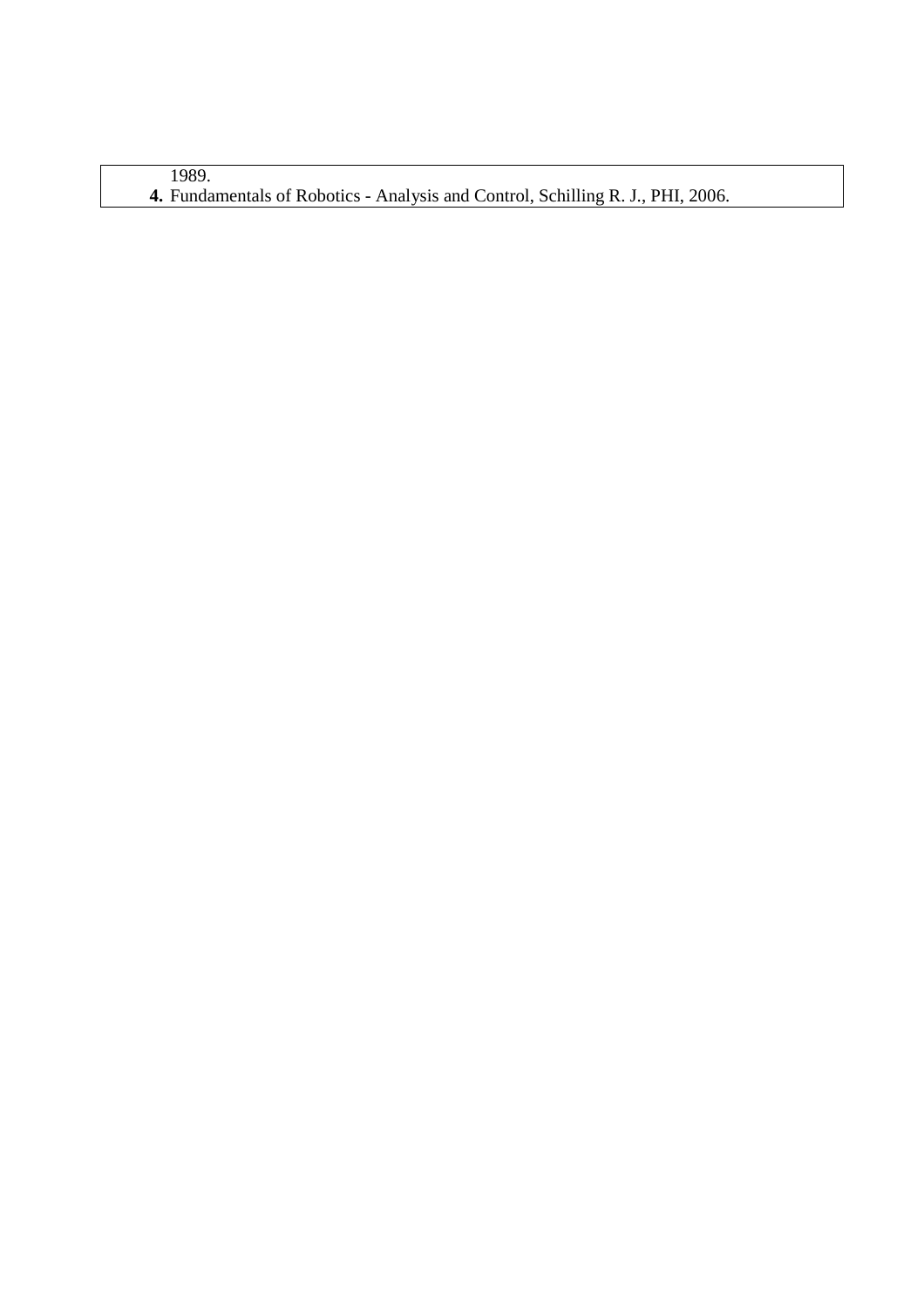| <b>TRIBOLOGY</b>                                                                                                                                                                                                                                                                                                                                                                           |                       |                   |          |
|--------------------------------------------------------------------------------------------------------------------------------------------------------------------------------------------------------------------------------------------------------------------------------------------------------------------------------------------------------------------------------------------|-----------------------|-------------------|----------|
| [As per Choice Based Credit System (CBCS) scheme]                                                                                                                                                                                                                                                                                                                                          |                       |                   |          |
|                                                                                                                                                                                                                                                                                                                                                                                            | <b>SEMESTER - VII</b> |                   |          |
| <b>Subject Code</b>                                                                                                                                                                                                                                                                                                                                                                        | 15AU743               | <b>IA Marks</b>   | 20       |
| Number of Lecture Hours/Week                                                                                                                                                                                                                                                                                                                                                               | 03                    | <b>Exam Marks</b> | 80       |
| <b>Total Number of Lecture Hours</b>                                                                                                                                                                                                                                                                                                                                                       | 40                    | <b>Exam Hours</b> | 03       |
| Credits<br>Course objectives: At the end of the course the student will be able to                                                                                                                                                                                                                                                                                                         | 03                    |                   |          |
| Calculate viscous force developed in oil between parallel plates.<br>1.<br>2.<br>Develop mathematical models for tribological processes<br>3.<br>Design journal bearings.<br>4.<br>Design hydrostatic bearings for optimal performance.<br>5.<br>Select bearing materials<br>Explain different aspects of tribological properties.<br>6.                                                   |                       |                   |          |
| <b>Module-I</b>                                                                                                                                                                                                                                                                                                                                                                            |                       |                   |          |
| <b>Introduction:</b><br>Properties of oils and equation of flow: Viscosity, Newton's Law of viscosity,<br>Hagen-Poiseuille Law, Flow between parallel stationary planes, viscosity<br>measuring apparatus. Lubricationprinciples, classification of lubricants.                                                                                                                            |                       |                   | 08 Hours |
| <b>Module-II</b>                                                                                                                                                                                                                                                                                                                                                                           |                       |                   |          |
| <b>Hydrodynamic Lubrication:</b><br>Friction forces and power loss in lightly loaded bearing, Petroff's law, Tower's<br>experiments, mechanism of pressure development in an oil film, Reynold's<br>investigation and Reynold's equation in 2D, numerical problems.                                                                                                                        |                       |                   | 08 Hours |
| <b>Module-III</b>                                                                                                                                                                                                                                                                                                                                                                          |                       |                   |          |
| <b>Idealized Journal Bearing:</b><br>Introduction to idealized journal bearing, load carrying capacity, condition for<br>equilibrium, Sommerfeld's numbers and significance of it; Partial bearings, end<br>leakages in journal bearing, numerical problems.                                                                                                                               |                       |                   | 08 Hours |
| <b>Module-IV</b>                                                                                                                                                                                                                                                                                                                                                                           |                       |                   |          |
| Oil Flow and Thermal Equilibrium of Journal Bearing:<br>Oil flow through bearings, self-contained journal bearings, bearings lubricated<br>under pressure, thermal equilibrium of journal bearings.<br><b>Hydrostatic Lubrication:</b><br>Introduction to hydrostatic lubrication, hydrostatic step bearings, load carrying<br>capacity and oil flow through the hydrostatic step bearing. |                       |                   | 08 Hours |
| Module-V                                                                                                                                                                                                                                                                                                                                                                                   |                       |                   |          |
| <b>Bearing Materials:</b><br>Commonly used bearings materials, properties of typical bearing materials,<br>advantages and disadvantages of bearing materials.                                                                                                                                                                                                                              |                       |                   | 08 Hours |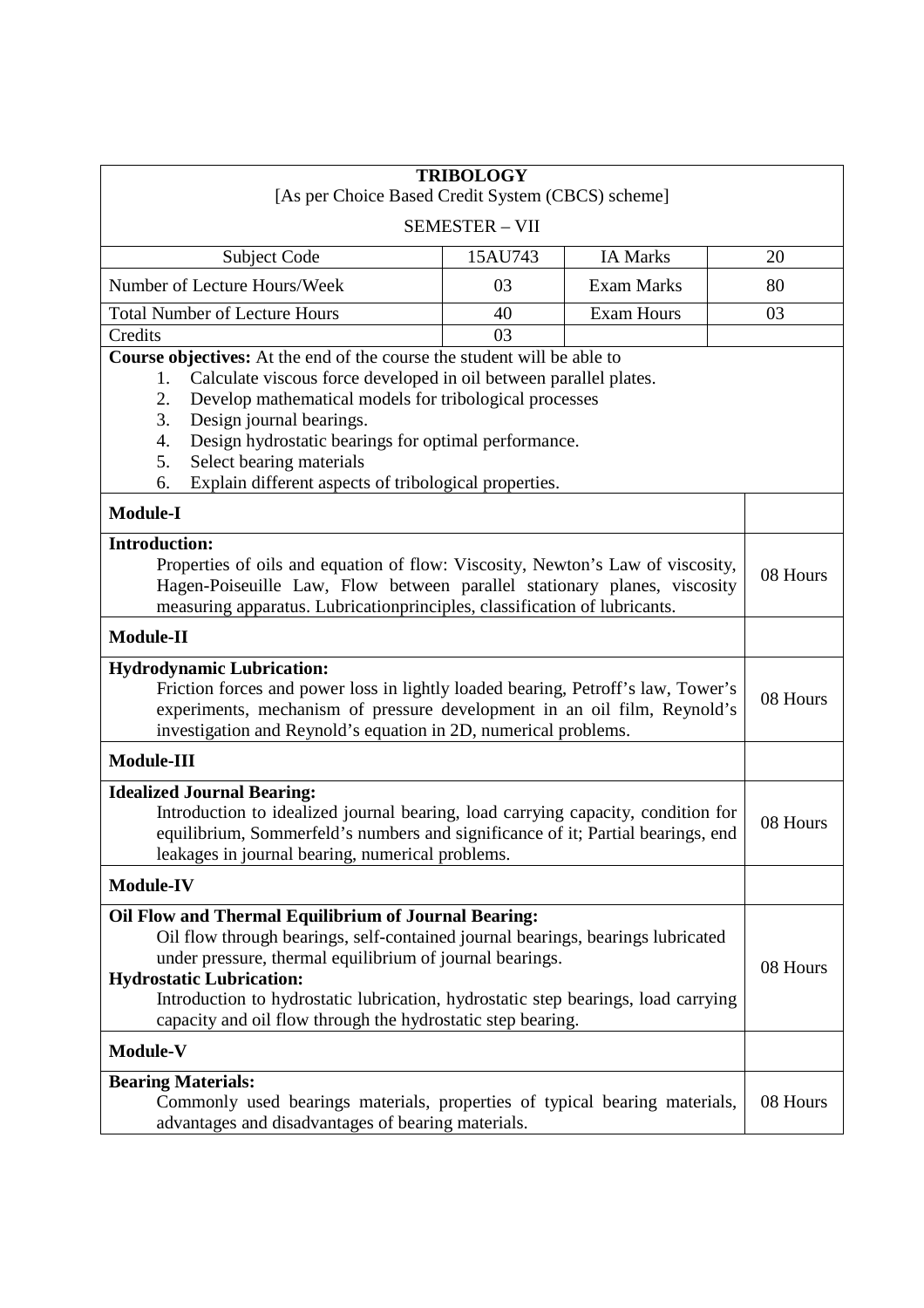| <b>Behavior of Tribological Components:</b>                                                 |
|---------------------------------------------------------------------------------------------|
| Selection, friction, Wear of ceramic materials, wear measurements, effects of               |
| speed, temperature and pressure. Tribological measures, Material selection,                 |
| improved design, surface engineering                                                        |
| Course outcomes: After completion of above course, students will be able to                 |
| 1. Calculate viscous force developed in oil between parallel plates.                        |
| 2. Develop mathematical models for tribological processes                                   |
| 3. Design journal bearings.                                                                 |
| 4. Design hydrostatic bearings for optimal performance.                                     |
| 5. Select bearing materials                                                                 |
| 6. Explain different aspects of tribological properties.                                    |
| <b>Question paper pattern:</b>                                                              |
| 1. The question paper will have ten questions.                                              |
| 2. Each full question consists of 16 marks.                                                 |
| 3. There will be 2full questions (with a maximum of four sub questions) from each module.   |
| 4. Each full question will have sub questions covering all the topics under a module.       |
| 5. The students will have to answer 5 full questions, selecting one full question from each |
| module.                                                                                     |
| <b>Text Books:</b>                                                                          |
| 1. Fundamentals of Tribology -Basu S. K., Sengupta A N., Ahuja B.B., PHI 2006.              |
| 2. Introduction to Tribology Bearings -Mujumdar B. C., S. Chandcompany Pvt. Ltd. 2008.      |
| <b>Reference Books:</b>                                                                     |
| 1. Theory and Practice of Lubrication for Engineers -Fuller, D., New York company 1998      |
| $\mathcal{C}$ $\mathbf{m}$ $\mathbf{u}$ $\mathbf{u}$ $\mathbf{v}$ $\mathbf{v}$ $\mathbf{v}$ |

- 2. Principles and Applications of Tribology -Moore, Pergamaonpress 1998
- 3. Tribology in Industries Srivastava S., S Chand and Companylimited, Delhi 2002.
- 4. Lubrication of bearings Theoretical Principles and Design Redzimovskay E I., Oxford press company 2000.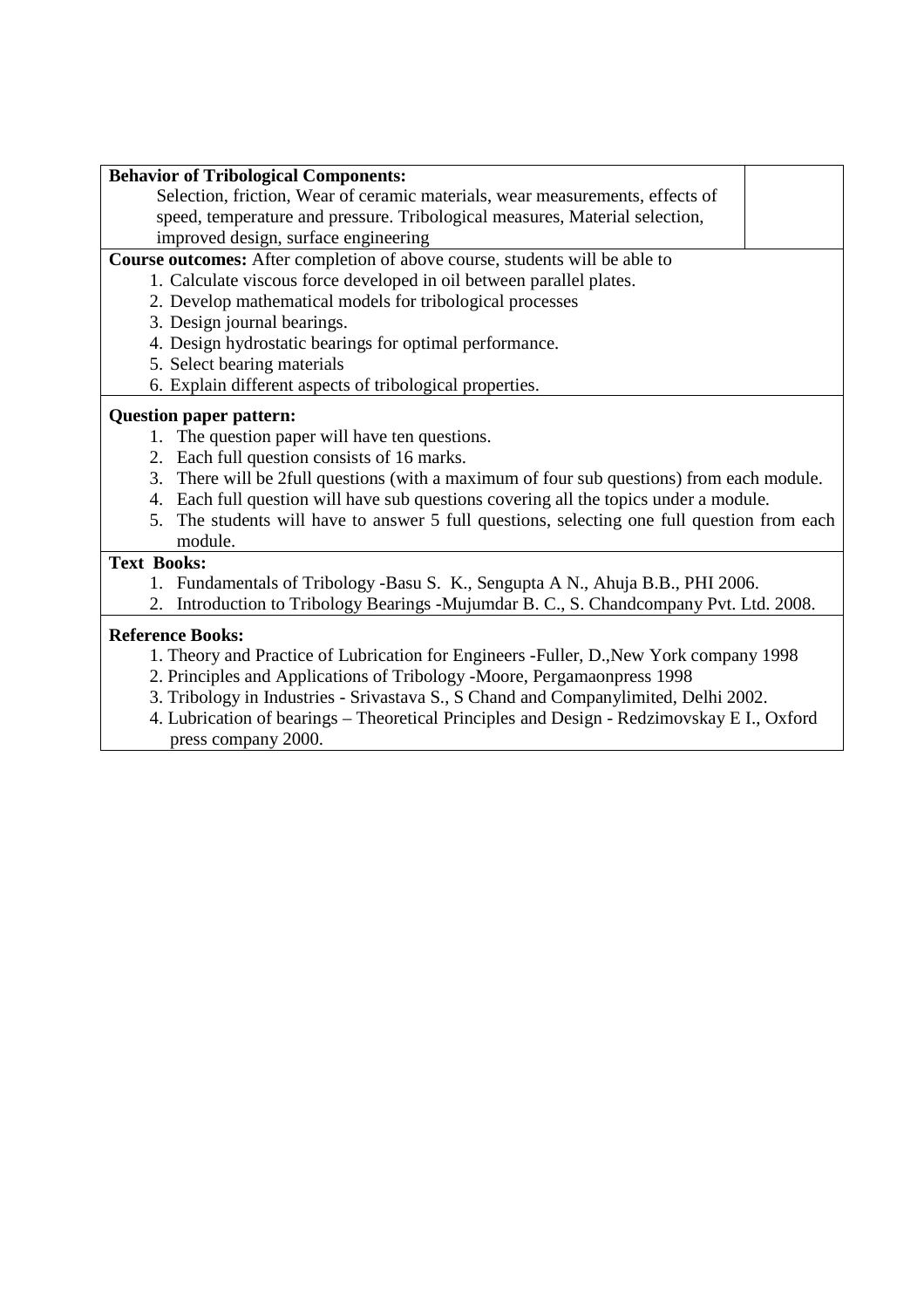| <b>ENGINEERING SYSTEM DESIGN</b><br>[As per Choice Based Credit System (CBCS) scheme]                                                                                                                                                                                                                                                                                                                                                                                                                                                                                                                                                                                                                                                                                                                                                    |                       |                   |          |
|------------------------------------------------------------------------------------------------------------------------------------------------------------------------------------------------------------------------------------------------------------------------------------------------------------------------------------------------------------------------------------------------------------------------------------------------------------------------------------------------------------------------------------------------------------------------------------------------------------------------------------------------------------------------------------------------------------------------------------------------------------------------------------------------------------------------------------------|-----------------------|-------------------|----------|
|                                                                                                                                                                                                                                                                                                                                                                                                                                                                                                                                                                                                                                                                                                                                                                                                                                          | <b>SEMESTER - VII</b> |                   |          |
| <b>Subject Code</b>                                                                                                                                                                                                                                                                                                                                                                                                                                                                                                                                                                                                                                                                                                                                                                                                                      | 15AU744               | <b>IA Marks</b>   | 20       |
| Number of Lecture Hours/Week                                                                                                                                                                                                                                                                                                                                                                                                                                                                                                                                                                                                                                                                                                                                                                                                             | 03                    | <b>Exam Marks</b> | 80       |
| <b>Total Number of Lecture Hours</b>                                                                                                                                                                                                                                                                                                                                                                                                                                                                                                                                                                                                                                                                                                                                                                                                     | 40                    | <b>Exam Hours</b> | 03       |
| Credits                                                                                                                                                                                                                                                                                                                                                                                                                                                                                                                                                                                                                                                                                                                                                                                                                                  | 03                    |                   |          |
| Course objectives: At the end of the course the student will be able to                                                                                                                                                                                                                                                                                                                                                                                                                                                                                                                                                                                                                                                                                                                                                                  |                       |                   |          |
| 1. Develop an understanding of the Systems Engineering Process and the range of factors that<br>influence the design, planning, production, evaluation and use of a system.<br>2. Understand the concepts of and develop skills in the design, construction, fault-finding,<br>diagnosis, performance analysis, maintenance, modification, and control of technological<br>systems.<br>3. Acquire knowledge of new developments and innovations in technological systems.<br>4. Develop an understanding of how technologies have transformed people's lives and can be<br>used to solve challenges associated with climate change, efficient energy use, security,<br>health, education and transport.<br>5. Gain an awareness of quality and standards, including systems reliability, safety and fitness<br>for the intended purpose. |                       |                   |          |
| <b>Module-I</b>                                                                                                                                                                                                                                                                                                                                                                                                                                                                                                                                                                                                                                                                                                                                                                                                                          |                       |                   |          |
| <b>Introduction</b><br>Definition of designing, Man as a designer: Design by evolution, inadequacies<br>of traditional design method: System approach of engineering problems: Need<br>models: design history of large scale existing system.<br><b>Morphology of design:</b><br>The three phases of design projects, the structure of design process, decision<br>making and iteration.                                                                                                                                                                                                                                                                                                                                                                                                                                                 |                       |                   | 08 Hours |
| <b>Module-II</b>                                                                                                                                                                                                                                                                                                                                                                                                                                                                                                                                                                                                                                                                                                                                                                                                                         |                       |                   |          |
| <b>Identification and analysis of Need:</b><br>Preliminary need statement, analysis of need, specifications, and standards of<br>performance and constrains.<br><b>Origination of Design Concept:</b><br>Process of idealization, mental fixity, and some design methods like<br>morphological analysis, AIDA, brainstorming etc                                                                                                                                                                                                                                                                                                                                                                                                                                                                                                         |                       |                   | 08 Hours |
| <b>Module-III</b>                                                                                                                                                                                                                                                                                                                                                                                                                                                                                                                                                                                                                                                                                                                                                                                                                        |                       |                   |          |
| <b>Preliminary Design:</b><br>Mathematical modeling for functional design: concept of sensitivity,<br>compatibility and stability analysis.<br><b>Reliability Considerations in Design:</b><br>Bath tub curve, exponential reliability function, system reliability concept.<br>(Numerical).                                                                                                                                                                                                                                                                                                                                                                                                                                                                                                                                             |                       |                   | 08 Hours |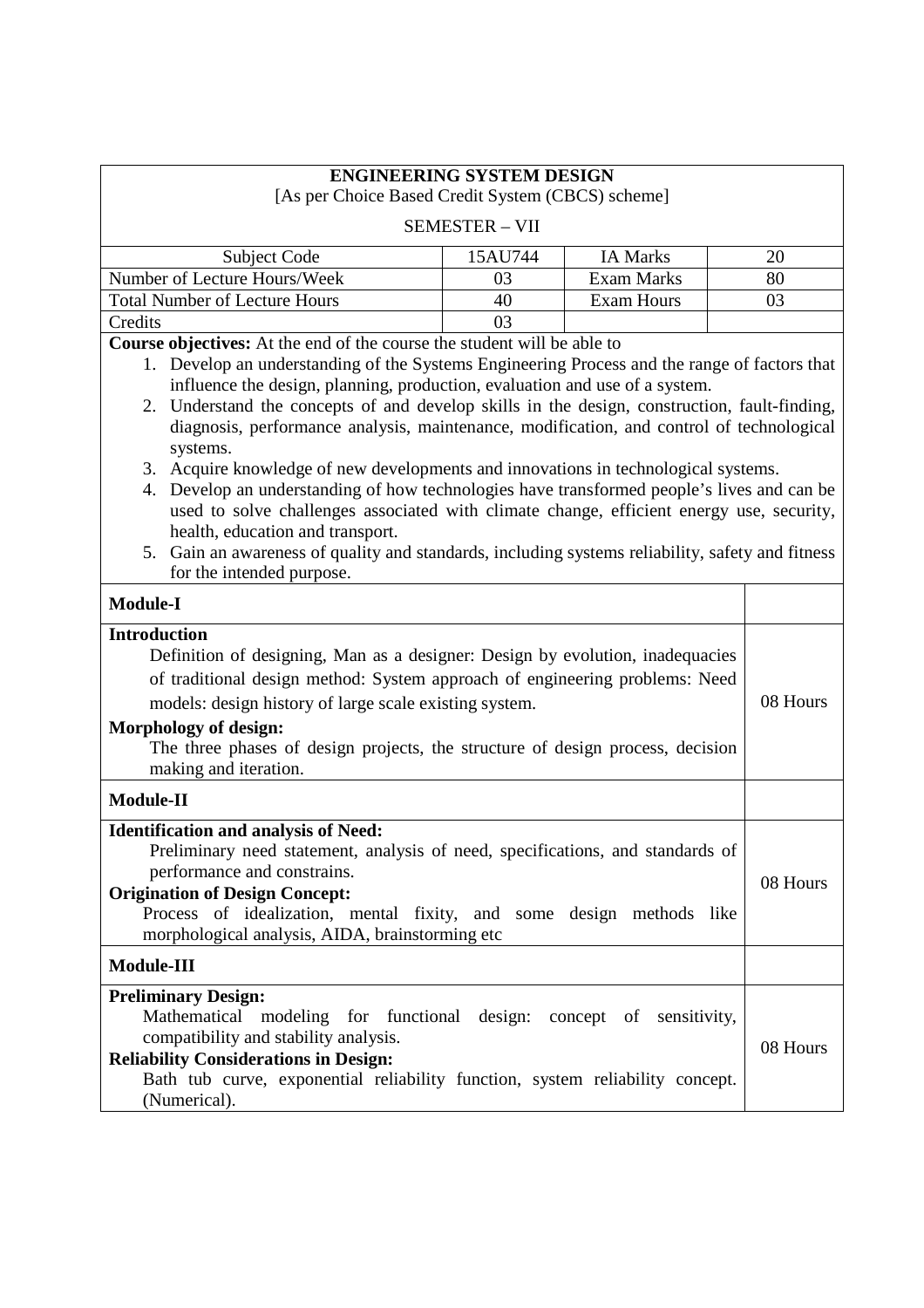| <b>Module-IV</b>                                                                                                  |          |
|-------------------------------------------------------------------------------------------------------------------|----------|
| <b>Evaluation of Alternatives and Design decisions:</b>                                                           |          |
| Physical realisability, Design Tree: Quality of design, Concept of utility, multi                                 |          |
| criteria decisions, decisions under uncertainty and risk (Numerical).                                             |          |
| <b>Economics and Optimization in Engineering Design:</b>                                                          | 08 Hours |
| Economics in Engineering Design, Fixed and variable costs, break-even analysis.                                   |          |
| (Numerical).                                                                                                      |          |
| Module-V                                                                                                          |          |
| <b>Optimization:</b> Introduction to LPP, formulation and graphical solutions.                                    |          |
| <b>Man- Machine Interaction:</b>                                                                                  |          |
| Designing for use and maintenance, Man-Machine Cycle, Design of displays                                          | 08 Hours |
| and controls. Factors influencing displays and controls.                                                          |          |
| Course outcomes: After completion of above course, students will be able to                                       |          |
| 1. Develop an understanding of the Systems Engineering Process and the range of factors that                      |          |
| influence the design, planning, production, evaluation and use of a system.                                       |          |
| 2. Understand the concepts of and develop skills in the design, construction, fault-finding,                      |          |
| diagnosis, performance analysis, maintenance, modification, and control of technological                          |          |
| systems.                                                                                                          |          |
| 3. Acquire knowledge of new developments and innovations in technological systems.                                |          |
| 4. Develop an understanding of how technologies have transformed people's lives and can be                        |          |
| used to solve challenges associated with climate change, efficient energy use, security,                          |          |
| health, education and transport.                                                                                  |          |
| 5. Gain an awareness of quality and standards, including systems reliability, safety and fitness                  |          |
| for the intended purpose.                                                                                         |          |
| <b>Question paper pattern:</b>                                                                                    |          |
| 1. The question paper will have ten questions.                                                                    |          |
| 2. Each full question consists of 16 marks.                                                                       |          |
| 3. There will be 2full questions (with a maximum of four sub questions) from each module.                         |          |
| 4. Each full question will have sub questions covering all the topics under a module.                             |          |
| The students will have to answer 5 full questions, selecting one full question from each<br>5.                    |          |
| module.                                                                                                           |          |
| <b>Text Books:</b>                                                                                                |          |
| 1. An Introduction to Engineering Design Method - by V. Gupta and P. Murthy, Tata McGraw                          |          |
| Hill. 2000                                                                                                        |          |
| 2. Introduction of Engineering Design by T. Woodson, McGraw Hil1.2001                                             |          |
| <b>Reference Books:</b><br>1. Design & Planning of Engineering systems - D.D. Meredith, K.W. Wong, R.W. Wood head |          |
| & K.K. Worthman. 2000.                                                                                            |          |
| Introduction to Design - by M.A. Asimov-Prentice Hall. 1996.<br>2.                                                |          |
| Design Methods - Seeds of Human Futures-Wiley Inter Science.1970.<br>3.                                           |          |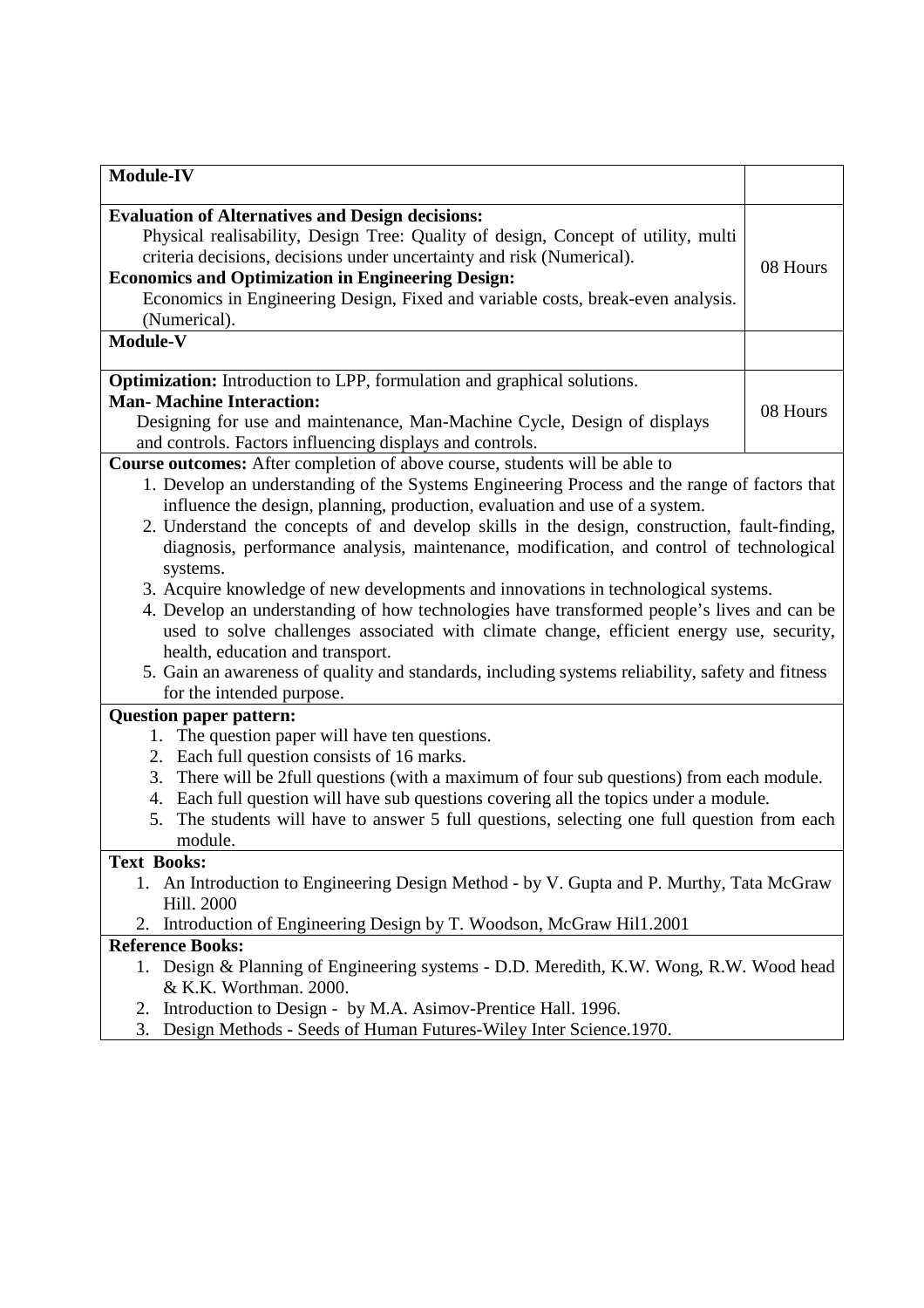|                                                                                                                                                                                                                                                                                                                                                                                                                                                                                                                                             | [As per Choice Based Credit System (CBCS) scheme]                                                                                                                                                                                                                     | <b>CONTROL ENGINEERING</b> |                   |  |          |
|---------------------------------------------------------------------------------------------------------------------------------------------------------------------------------------------------------------------------------------------------------------------------------------------------------------------------------------------------------------------------------------------------------------------------------------------------------------------------------------------------------------------------------------------|-----------------------------------------------------------------------------------------------------------------------------------------------------------------------------------------------------------------------------------------------------------------------|----------------------------|-------------------|--|----------|
|                                                                                                                                                                                                                                                                                                                                                                                                                                                                                                                                             |                                                                                                                                                                                                                                                                       | <b>SEMESTER - VII</b>      |                   |  |          |
|                                                                                                                                                                                                                                                                                                                                                                                                                                                                                                                                             | <b>Subject Code</b>                                                                                                                                                                                                                                                   | 15AU751                    | <b>IA Marks</b>   |  | 20       |
|                                                                                                                                                                                                                                                                                                                                                                                                                                                                                                                                             | Number of Lecture Hours/Week                                                                                                                                                                                                                                          | 03                         | <b>Exam Marks</b> |  | 80       |
|                                                                                                                                                                                                                                                                                                                                                                                                                                                                                                                                             | <b>Total Number of Lecture Hours</b>                                                                                                                                                                                                                                  | 40                         | <b>Exam Hours</b> |  | 03       |
| Credits                                                                                                                                                                                                                                                                                                                                                                                                                                                                                                                                     |                                                                                                                                                                                                                                                                       | 03                         |                   |  |          |
| Course objectives: At the end of the course the student will be able to<br>1. Differentiate between open loop and closed loop control systems with practical examples.<br>2. Solve a complex control system to simple form using block diagrams and signal flow<br>graph.<br>3. Evaluate the response of a control system for step $\&$ ramp inputs using differential<br>equations.<br>4. Analyze stability of a given system by using polar, Nyquist, bode plots and root locus<br>concepts.<br>5. Explain need for system compensations. |                                                                                                                                                                                                                                                                       |                            |                   |  |          |
| <b>Module-I</b>                                                                                                                                                                                                                                                                                                                                                                                                                                                                                                                             |                                                                                                                                                                                                                                                                       |                            |                   |  |          |
| <b>Introduction:</b><br>Classifications of control systems open and closed loop systems, concepts of<br>feedback and feed forward control systems, requirement of an ideal control<br>system, types of controllers.<br><b>Mathematical models:</b><br>Transfer function models, models of mechanical systems, models of electrical<br>circuits, models of thermal systems, models of hydraulic systems, Pneumatic<br>system, DC and AC servomotors in control systems. Error detectors                                                      |                                                                                                                                                                                                                                                                       |                            | 08 Hours          |  |          |
| Module-II                                                                                                                                                                                                                                                                                                                                                                                                                                                                                                                                   |                                                                                                                                                                                                                                                                       |                            |                   |  |          |
| Block diagrams and signal flow graphs:<br>Transfer Functions definition, blocks representation of system elements,<br>reduction of block diagrams, Signal flow graphs: Mason's gain formula.                                                                                                                                                                                                                                                                                                                                                |                                                                                                                                                                                                                                                                       |                            | 08 Hours          |  |          |
| <b>Module-III</b>                                                                                                                                                                                                                                                                                                                                                                                                                                                                                                                           |                                                                                                                                                                                                                                                                       |                            |                   |  |          |
|                                                                                                                                                                                                                                                                                                                                                                                                                                                                                                                                             | <b>Transient and steady state response analysis</b><br>Introduction, Analysis of first order and second order system response to step,<br>ramp and impulse inputs, Transient response and time domain specifications.<br>System stability: Routh's-Hurwitz Criterion. |                            |                   |  | 08 Hours |
| <b>Module-IV</b>                                                                                                                                                                                                                                                                                                                                                                                                                                                                                                                            |                                                                                                                                                                                                                                                                       |                            |                   |  |          |
|                                                                                                                                                                                                                                                                                                                                                                                                                                                                                                                                             | <b>Frequency Response Analysis:</b><br>Polar plots, Nyquist stability criterion, Stability analysis, Relative stability<br>concepts, Gain margin and phase margin. Bode attenuation diagrams, Stability<br>analysis using Bode plots, Simplified Bode Diagrams.       |                            |                   |  | 08 Hours |
| Module-V                                                                                                                                                                                                                                                                                                                                                                                                                                                                                                                                    |                                                                                                                                                                                                                                                                       |                            |                   |  |          |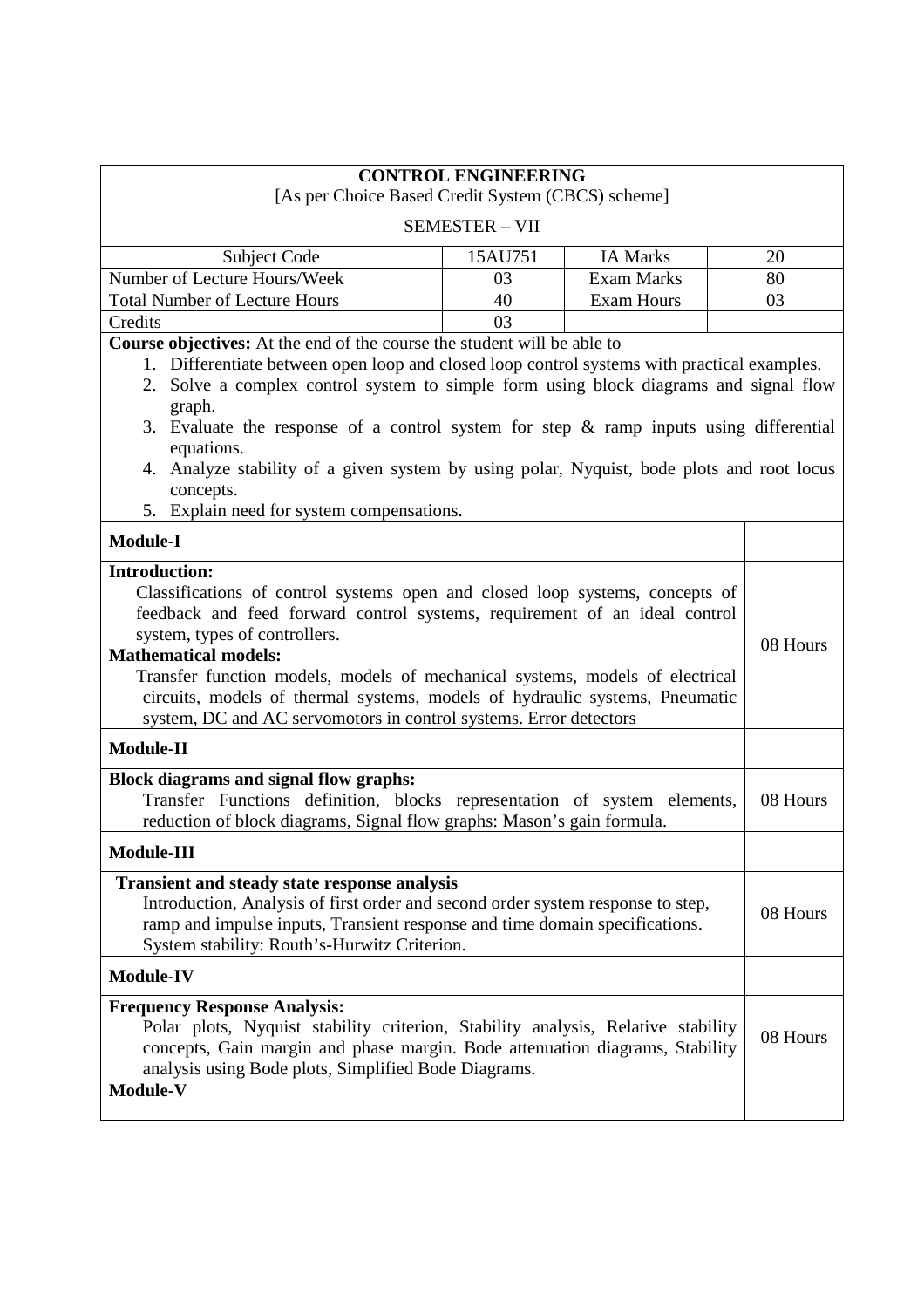| <b>Root Locus Plots:</b>                                                                                                                                                                                                        |          |  |
|---------------------------------------------------------------------------------------------------------------------------------------------------------------------------------------------------------------------------------|----------|--|
| Definition of root loci, General rules for constructing rootloci, Analysis using                                                                                                                                                |          |  |
| root locus plots.                                                                                                                                                                                                               |          |  |
| System Compensation and State Variable Characteristics of Linear Systems:                                                                                                                                                       | 08 Hours |  |
| Series and feedback compensation, Introduction to state concepts, state<br>equation of linear continuous data system. Matrix representation of state<br>equations, controllability and observability, Kalman and Gilberts test. |          |  |
| <b>Course outcomes:</b> After completion of above course, students will be able to                                                                                                                                              |          |  |
| 1. Differentiate between open loop and closed loop control systems with practical examples.                                                                                                                                     |          |  |
| 2. Solve a complex control system to simple form using block diagrams and signal flow<br>graph.                                                                                                                                 |          |  |
| 3. Evaluate the response of a control system for step $\&$ ramp inputs using differential<br>equations.                                                                                                                         |          |  |
| 4. Analyze stability of a given system by using polar, Nyquist, bode plots and root locus<br>concepts.                                                                                                                          |          |  |
| 5. Explain need for system compensations.                                                                                                                                                                                       |          |  |
| <b>Question paper pattern:</b>                                                                                                                                                                                                  |          |  |
| The question paper will have ten questions.<br>1.                                                                                                                                                                               |          |  |
| Each full question consists of 16 marks.<br>2.                                                                                                                                                                                  |          |  |
| There will be 2full questions (with a maximum of four sub questions) from each module.<br>3.                                                                                                                                    |          |  |
| Each full question will have sub questions covering all the topics under a module.<br>4.                                                                                                                                        |          |  |
| The students will have to answer 5 full questions, selecting one full question from each<br>5.                                                                                                                                  |          |  |
| module.                                                                                                                                                                                                                         |          |  |
| <b>Text Books:</b>                                                                                                                                                                                                              |          |  |
| 1. Modern Control Engineering - Katsuhiko Ogatta, PearsonEducation, 2004.                                                                                                                                                       |          |  |
| 2. Control Systems Principles and Design -M.Gopal, 3rd Ed., TMH, 2000.                                                                                                                                                          |          |  |
| <b>Reference Books:</b>                                                                                                                                                                                                         |          |  |

- 1**.** Modern Control Systems Richard.C.Dorf and Robert.H.Bishop,Addison Wesley,1999
- 2. System Dynamics &Control -Eronini, Umez, Thomson Asia Pvt. Ltd. Singapore, 2002.
- 3. Feedback Control System Schaum's series. 2001.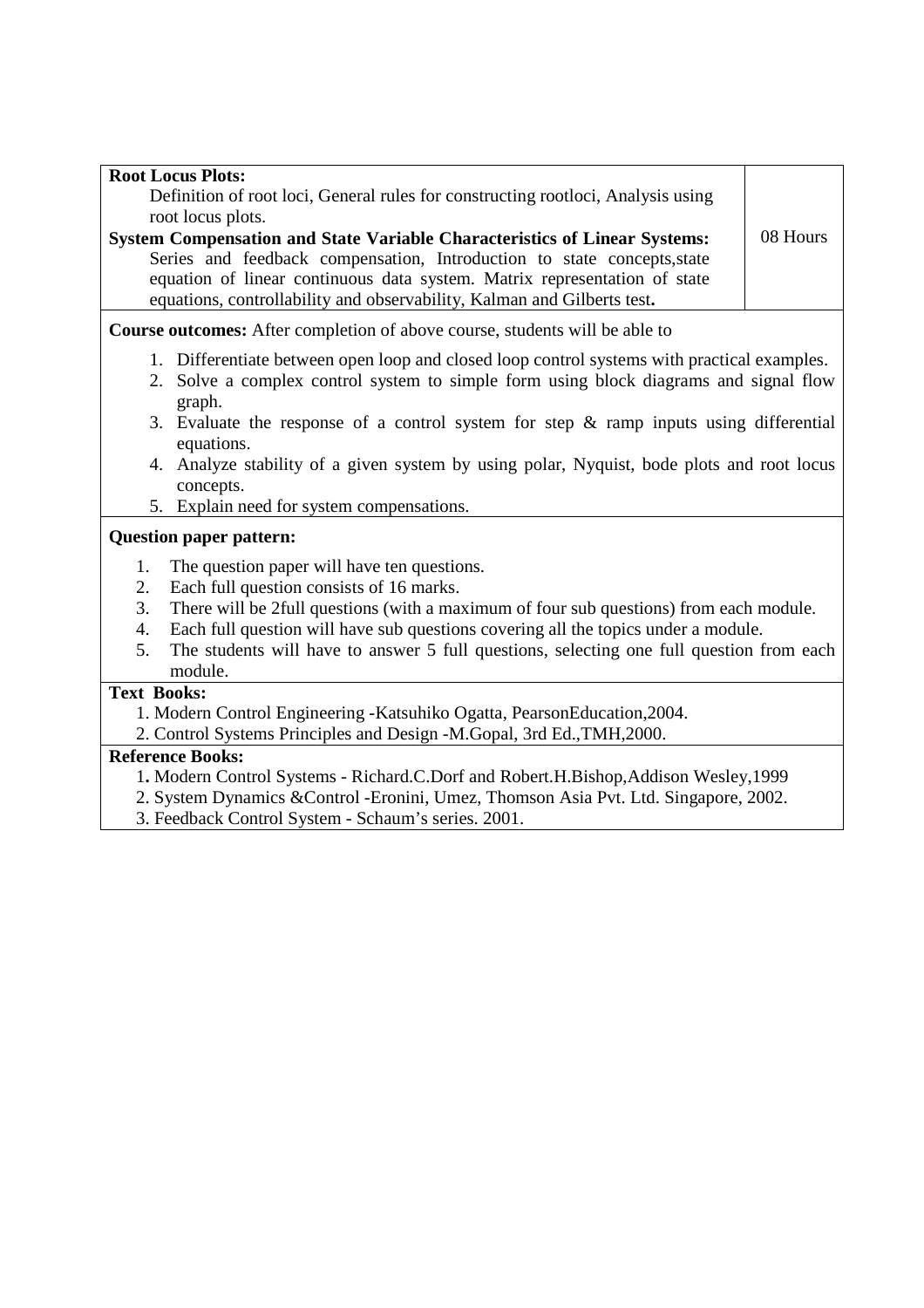|                                                                                                                                                                                                                                                                                                                                                                                                                                                                                                                                             | <b>ENGINEERING ECONOMY</b> |                   |  |          |
|---------------------------------------------------------------------------------------------------------------------------------------------------------------------------------------------------------------------------------------------------------------------------------------------------------------------------------------------------------------------------------------------------------------------------------------------------------------------------------------------------------------------------------------------|----------------------------|-------------------|--|----------|
| [As per Choice Based Credit System (CBCS) scheme]                                                                                                                                                                                                                                                                                                                                                                                                                                                                                           |                            |                   |  |          |
|                                                                                                                                                                                                                                                                                                                                                                                                                                                                                                                                             | <b>SEMESTER - VII</b>      |                   |  |          |
| Subject Code                                                                                                                                                                                                                                                                                                                                                                                                                                                                                                                                | 15AU752                    | <b>IA Marks</b>   |  | 20       |
| Number of Lecture Hours/Week                                                                                                                                                                                                                                                                                                                                                                                                                                                                                                                | 03                         | <b>Exam Marks</b> |  | 80       |
| <b>Total Number of Lecture Hours</b>                                                                                                                                                                                                                                                                                                                                                                                                                                                                                                        | 40                         | <b>Exam Hours</b> |  | 03       |
| Credits                                                                                                                                                                                                                                                                                                                                                                                                                                                                                                                                     | 03                         |                   |  |          |
| Course objectives: At the end of the course the student will be able to<br>Solve the problem related to decision making regarding supply and demand.<br>1.<br>Understand the concept of interest and time value of money.<br>2.<br>3. Make the decision based on present worth, future worth of the alternatives.<br>4. Understand the financial statements for making suitable decisions.                                                                                                                                                  |                            |                   |  |          |
| <b>Module-I</b>                                                                                                                                                                                                                                                                                                                                                                                                                                                                                                                             |                            |                   |  |          |
| <b>Introduction:</b><br>Engineering Decision-Makers, Engineering and Economics, Problem solving and<br>Decision making, Intuition and Analysis, Tactics andStrategy. Engineering<br>Economic Decision Maize, Law of demand andsupply, Law of returns, Interest<br>and Interest factors: Interest rate, Simpleinterest, Compound interest, Cash -<br>flow diagrams, Personal loans and EMIPayment, Exercises and Discussion.                                                                                                                 |                            |                   |  | 08 Hours |
| <b>Module-II</b>                                                                                                                                                                                                                                                                                                                                                                                                                                                                                                                            |                            |                   |  |          |
| <b>Present-Worth Comparisons:</b><br>Conditions for present worth comparisons, Basic Present worth comparisons,<br>Present-worth equivalence, Net Presentworth, Assets with unequal lives, infinite<br>lives, Future-worth comparison, Pay-back comparison, Exercises, Discussions<br>and problems.                                                                                                                                                                                                                                         |                            | 08 Hours          |  |          |
| Module-III                                                                                                                                                                                                                                                                                                                                                                                                                                                                                                                                  |                            |                   |  |          |
| <b>Rate-of-Return Calculations And Depreciation:</b><br>Rate of return, Minimumacceptable rate of return, IRR, IRR misconceptions,<br>Cost of capital concepts, Causes of Depreciation, Basic methods of computing<br>depreciation charges, Tax concepts, and corporate income tax.                                                                                                                                                                                                                                                         |                            |                   |  | 08 Hours |
| <b>Module-IV</b>                                                                                                                                                                                                                                                                                                                                                                                                                                                                                                                            |                            |                   |  |          |
| <b>Rate-Of-Return Calculations And Depreciation:</b><br>Rate of return, Minimum, acceptable rate of return, IRR, IRR misconceptions,<br>Cost of capital concepts, Causes of Depreciation, Basic methods of computing<br>depreciation charges, Tax concepts, corporate income tax.<br><b>Estimating and Costing:</b><br>Components of costs such as Direct MaterialCosts, Direct Labor Costs, Fixed<br>Over-Heads, and Factory cost, AdministrativeOver-Heads, First cost, Marginal<br>cost, Selling price, Estimation for simplecomponents. |                            |                   |  | 08 Hours |
| <b>Module-V</b>                                                                                                                                                                                                                                                                                                                                                                                                                                                                                                                             |                            |                   |  |          |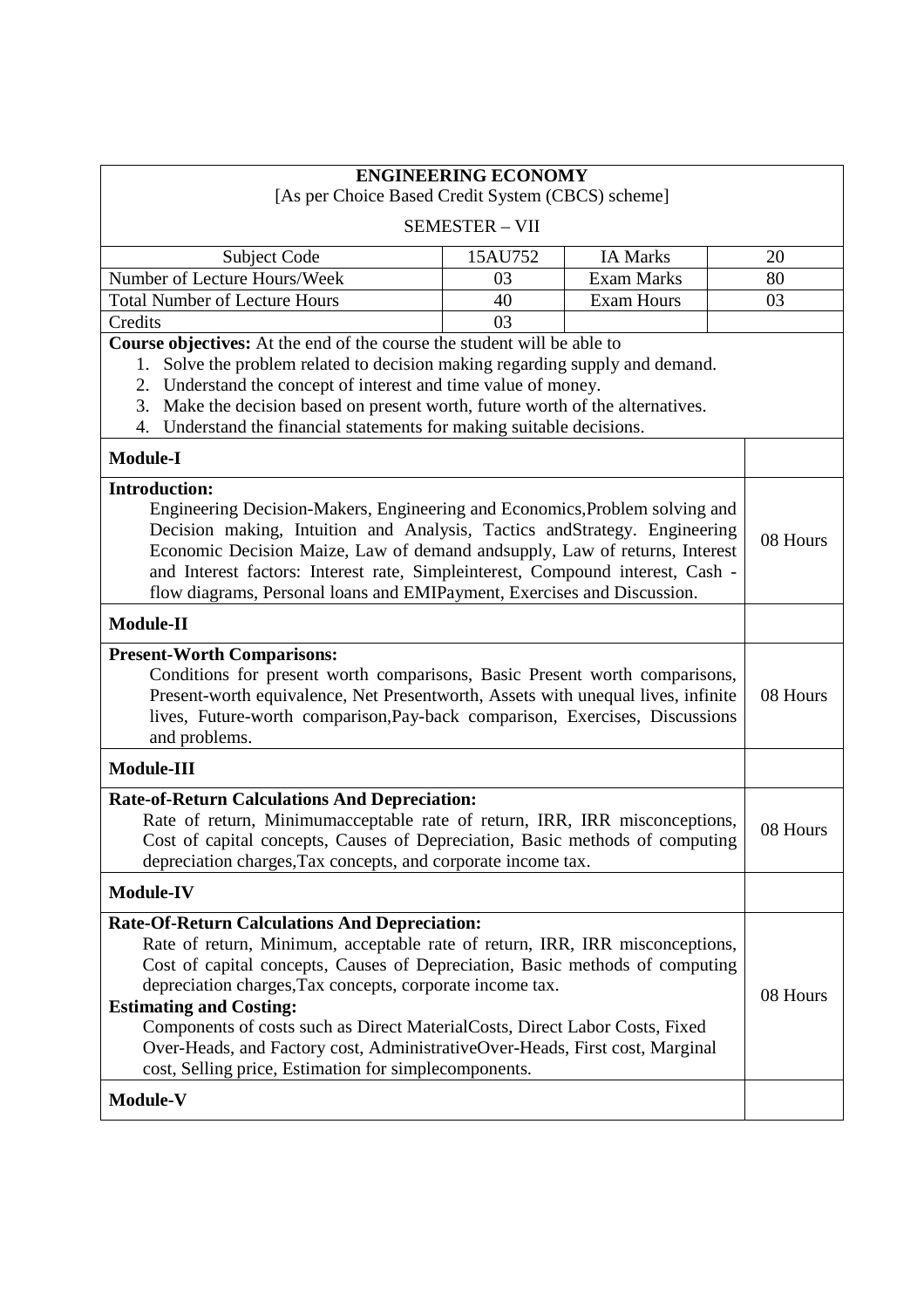| <b>Introduction, Scope of Finance, Finance Functions:</b>                                      |          |
|------------------------------------------------------------------------------------------------|----------|
| Statements of Financial Information: Introduction, Source of financial                         |          |
| information, Financial statements, Balance sheet, Profit and Loss account,                     |          |
| relation between Balance sheet and Profit and Loss account. Simple Numerical.                  | 08 Hours |
| <b>Financial and Profit Planning:</b>                                                          |          |
| Introduction, Financial planning, Profit planning, Objectives of profit planning,              |          |
| Essentials of profit planning, Budget administration, type of budgets, preparation             |          |
| of budgets, advantages, problems and dangers of budgeting (No numericals).                     |          |
| Course outcomes: After completion of above course, students will be able to                    |          |
| 1. Solve the problem related to decision making regarding supply and demand.                   |          |
| 2. Understand the concept of interest and time value of money.                                 |          |
| Make the decision based on present worth, future worth of the alternatives.<br>3.              |          |
| 4. Understand the financial statements for making suitable decisions.                          |          |
| <b>Question paper pattern:</b>                                                                 |          |
| The question paper will have ten questions.<br>1.                                              |          |
| Each full question consists of 16 marks.<br>2.                                                 |          |
| 3.<br>There will be 2full questions (with a maximum of four sub questions) from each module.   |          |
| Each full question will have sub questions covering all the topics under a module.<br>4.       |          |
| The students will have to answer 5 full questions, selecting one full question from each<br>5. |          |
| module.                                                                                        |          |
| <b>Text Books:</b>                                                                             |          |
| 1. Engineering Economy - Riggs J.L., 4TH ed., McGraw Hill, 2002                                |          |
| Engineering Economy - Thuesen H.G. PHI, 2002.<br>2.                                            |          |
| <b>Reference Books:</b>                                                                        |          |
| Engineering Economy - Tarachand, TMH, 2000.<br>1.                                              |          |
| Industrial Engineering and Management - O.P. Khanna, DhanpatRai& Sons. 2000.<br>2.             |          |
| Financial Mangement- Prasanna Chandra, 7th Ed., TMH, 2004.<br>3.                               |          |
| Finacial Management - I. M. Pandey, Vikas Pub. House, 2002.<br>4.                              |          |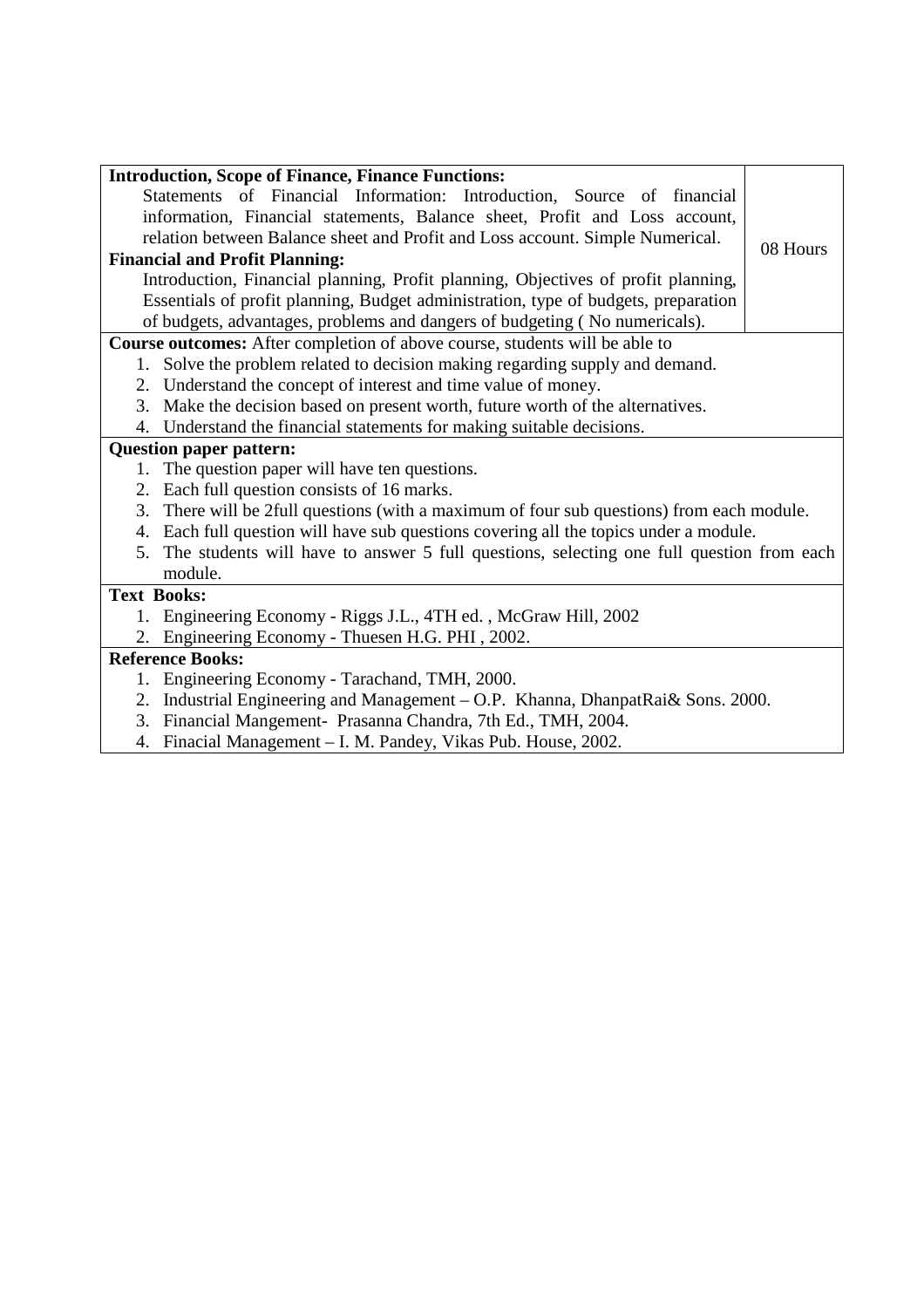| [As per Choice Based Credit System (CBCS) scheme]                                                                                                                                                                                                                                                                                                                                                                                                                                                       | <b>OPERATIONS RESEARCH</b> |                   |          |
|---------------------------------------------------------------------------------------------------------------------------------------------------------------------------------------------------------------------------------------------------------------------------------------------------------------------------------------------------------------------------------------------------------------------------------------------------------------------------------------------------------|----------------------------|-------------------|----------|
|                                                                                                                                                                                                                                                                                                                                                                                                                                                                                                         | <b>SEMESTER - VII</b>      |                   |          |
| Subject Code                                                                                                                                                                                                                                                                                                                                                                                                                                                                                            | 15AU753                    | <b>IA Marks</b>   | 20       |
| Number of Lecture Hours/Week                                                                                                                                                                                                                                                                                                                                                                                                                                                                            | 03                         | <b>Exam Marks</b> | 80       |
| <b>Total Number of Lecture Hours</b>                                                                                                                                                                                                                                                                                                                                                                                                                                                                    | 40                         | <b>Exam Hours</b> | 03       |
| Credits                                                                                                                                                                                                                                                                                                                                                                                                                                                                                                 | 03                         |                   |          |
| Course objectives: At the end of the course the student will be able to<br>1. Formulate a problem as LPP.<br>2. Solve LPP of different models using suitable method.<br>Plan and execute the projects using CPM and PERT techniques.<br>3.<br>Decide the optimum sequence of the processes/ machines.<br>4.                                                                                                                                                                                             |                            |                   |          |
| <b>Module-I</b>                                                                                                                                                                                                                                                                                                                                                                                                                                                                                         |                            |                   |          |
| <b>Introduction:</b><br>Evolution of OR, definition of OR, scope of OR, applicationareas of OR, steps<br>(phases) in OR study, characteristics and limitations of OR, models used in OR,<br>linear programming (LP) problem-formulation and solution by graphical method.<br><b>Solution of Linear Programming Problems:</b><br>The simplex methodcanonicaland standard form of an LP problem, slack, surplus<br>and artificial variables, big M method and concept of duality, dual simplex<br>method. |                            |                   | 08 Hours |
| <b>Module-II</b>                                                                                                                                                                                                                                                                                                                                                                                                                                                                                        |                            |                   |          |
| <b>Transportation Problem:</b><br>Formulation of transportation problem, types, initial basic feasible solution using<br>different methods, optimal solution byMODI method, degeneracy in<br>transportation problems, application oftransportation problem concept for<br>maximization cases.<br><b>AssignmentProblem:</b><br>Formulation, types, application to maximization cases and travellingsalesman<br>problem                                                                                   |                            |                   | 08 Hours |
| Module-III                                                                                                                                                                                                                                                                                                                                                                                                                                                                                              |                            |                   |          |
| <b>Integer Programming:</b><br>Pure and mixed integer programming problems, solution of Integer programming<br>problems-Gomory's all integer cuttingplane method and mixed integer method,<br>branch and bound method, Zero- One programming.<br><b>Queuing Theory:</b><br>Queuing systems and their characteristics, Pure-birth andPure-death models<br>(only equations), empirical queuing models $- M/M/1$ and $M/M/C$ models and<br>their steady state performance analysis.<br><b>Module-IV</b>    |                            |                   | 08 Hours |
|                                                                                                                                                                                                                                                                                                                                                                                                                                                                                                         |                            |                   |          |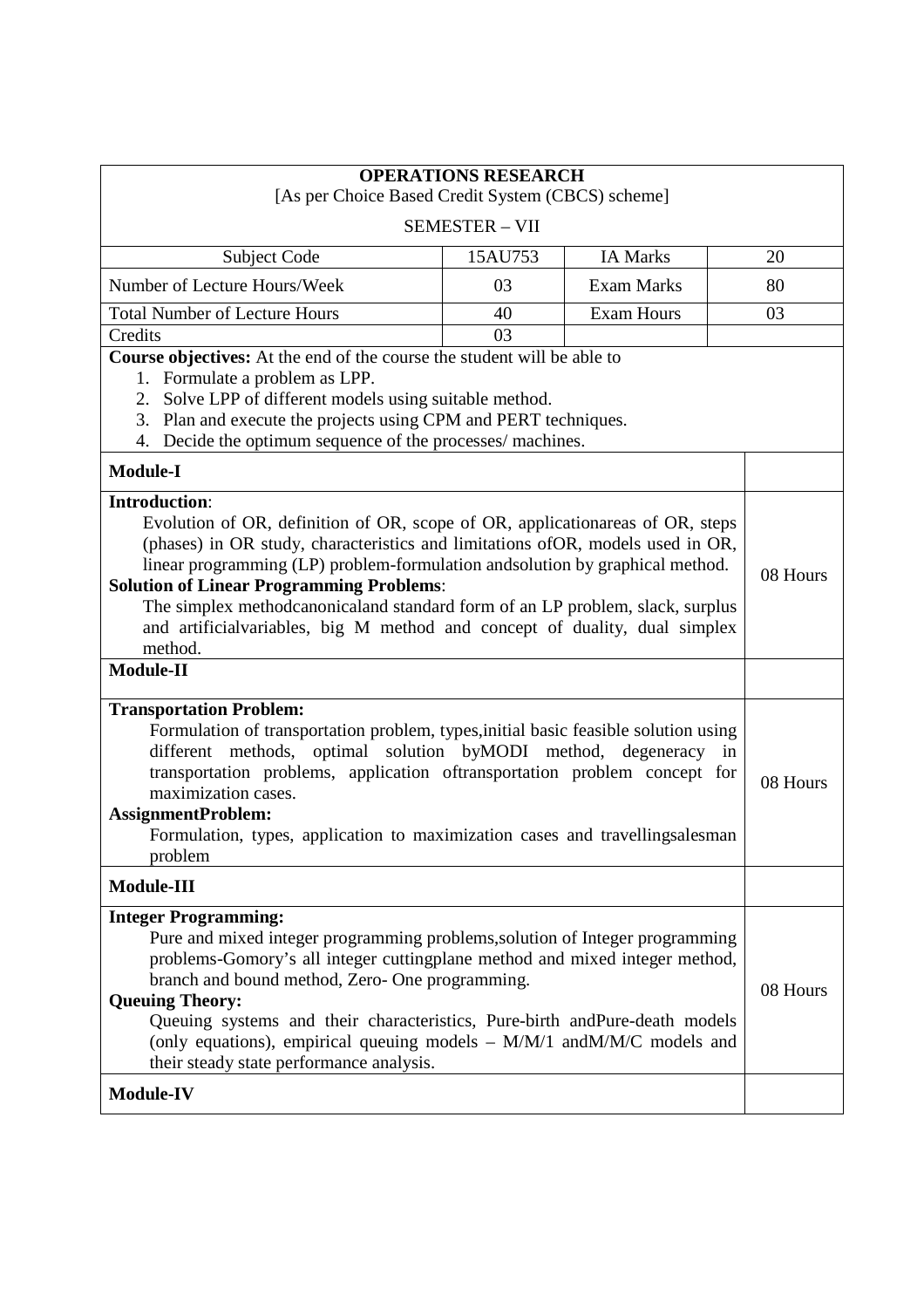| <b>PERT-CPM Techniques:</b>                                                                     |          |
|-------------------------------------------------------------------------------------------------|----------|
| Introduction, network construction - rules, Fulkerson's rule for numbering the                  |          |
| events, AON and AOA diagrams; Criticalpath method to find the expected                          | 08 Hours |
| completion time of a project, floats; PERT for finding expected duration of an                  |          |
| activity and project, determining theprobability of completing a project,                       |          |
| predicting the completion time of project; crashing of simple projects.                         |          |
| Module-V                                                                                        |          |
| <b>Game Theory:</b>                                                                             |          |
| Formulation of games, types, solution of games with saddle point, graphical                     |          |
| method of solving mixed strategy games, dominance rule for solving mixed                        |          |
| strategy games.                                                                                 |          |
| <b>Sequencing:</b>                                                                              | 08 Hours |
| Basic assumptions, sequencing 'n' jobs on single machine using priority rules,                  |          |
| sequencing using Johnson's rule-'n' jobs on 2 machines, 'n' jobs on 3                           |          |
| machines, 'n' jobs on 'm' machines. Sequencing 2 jobs on 'm' machines using<br>graphical method |          |
| Course outcomes: After completion of above course, students will be able to                     |          |
| 1. Formulate a problem as LPP.                                                                  |          |
| 2. Solve LPP of different models using suitable method.                                         |          |
| 3. Plan and execute the projects using CPM and PERT techniques.                                 |          |
| 4. Decide the optimum sequence of the processes/ machines.                                      |          |
| <b>Question paper pattern:</b>                                                                  |          |
| 1. The question paper will have ten questions.                                                  |          |
| 2. Each full question consists of 16 marks.                                                     |          |
| 3. There will be 2full questions (with a maximum of four sub questions) from each module.       |          |
| 4. Each full question will have sub questions covering all the topics under a module.           |          |
| 5. The students will have to answer 5 full questions, selecting one full question from each     |          |
| module.                                                                                         |          |
| <b>Text Books:</b>                                                                              |          |
| Operations Research–P. K. Gupta and D S Hira, ChandPublications, New Delhi – 2007.<br>1.        |          |
| Operations Research - Taha H A, Pearson Education.<br>2.                                        |          |
| 3. Operations Research - S.D. Sharma, Ledarnath Ramanath & Co, 2002.                            |          |
| <b>Reference Books:</b>                                                                         |          |
| Operations Research- A. P. Verma, S K Kataria&Sons, 2008.<br>1.                                 |          |
| 2. Operations Research -Paneerselvan, PHI.                                                      |          |
| 3. Operations Research - A. M. Natarajan, P Balasubramani, Pearson Education, 2005.             |          |
| 4. Introduction to Operations Research -Hillier and Liberman, 8 <sup>th</sup> Ed., McGraw Hill. |          |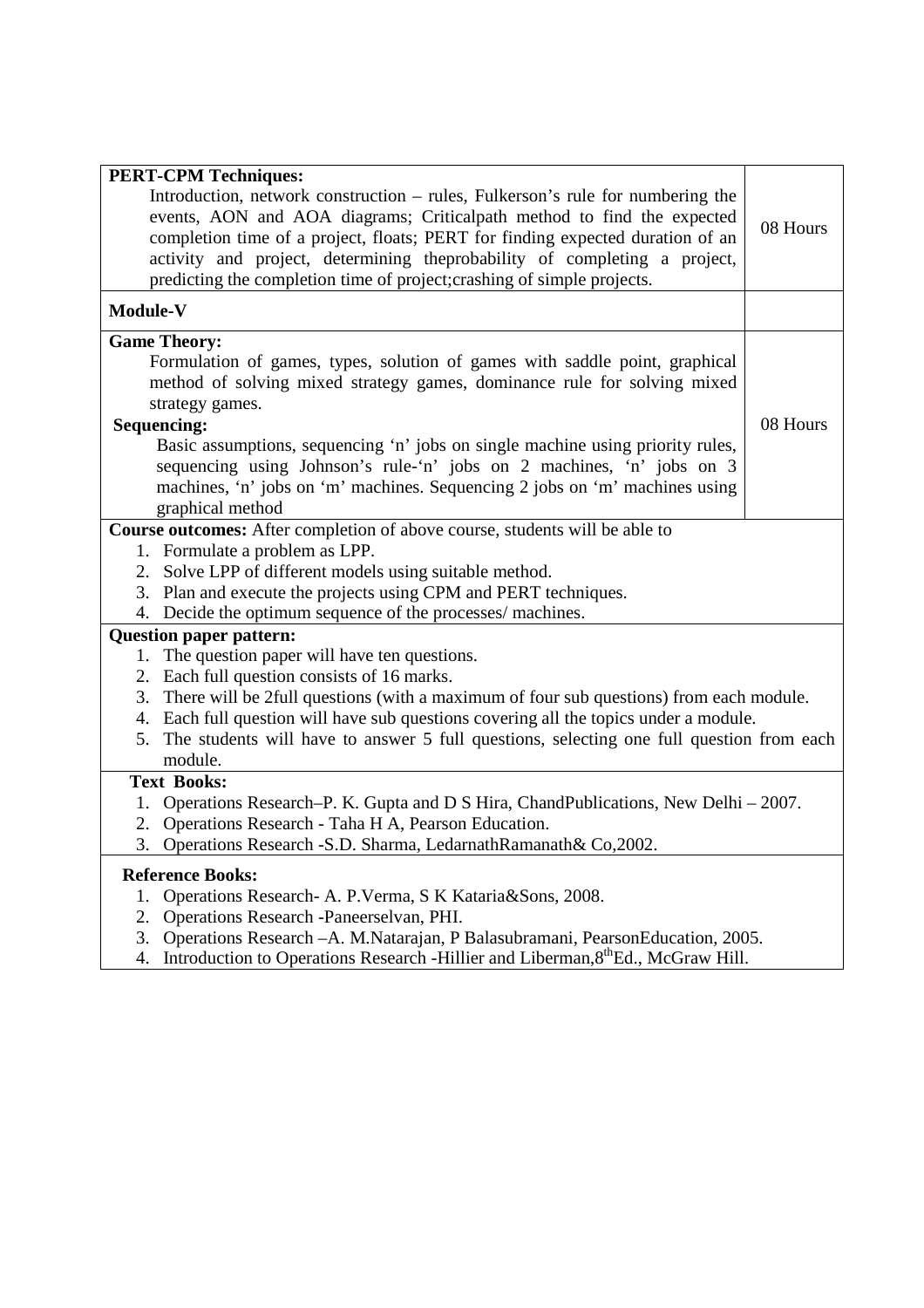| <b>TWO AND THREE WHEELED VEHICLE</b><br>[As per Choice Based Credit System (CBCS) scheme]                                                                                                                                                                                                                                                                                                                                                                                                                                                                     |                       |                   |          |
|---------------------------------------------------------------------------------------------------------------------------------------------------------------------------------------------------------------------------------------------------------------------------------------------------------------------------------------------------------------------------------------------------------------------------------------------------------------------------------------------------------------------------------------------------------------|-----------------------|-------------------|----------|
|                                                                                                                                                                                                                                                                                                                                                                                                                                                                                                                                                               | <b>SEMESTER - VII</b> |                   |          |
| <b>Subject Code</b>                                                                                                                                                                                                                                                                                                                                                                                                                                                                                                                                           | 15AU754               | <b>IA Marks</b>   | 20       |
| Number of Lecture Hours/Week                                                                                                                                                                                                                                                                                                                                                                                                                                                                                                                                  | 03                    | <b>Exam Marks</b> | 80       |
| <b>Total Number of Lecture Hours</b>                                                                                                                                                                                                                                                                                                                                                                                                                                                                                                                          | 40                    | <b>Exam Hours</b> | 03       |
| Credits                                                                                                                                                                                                                                                                                                                                                                                                                                                                                                                                                       | 03                    |                   |          |
| Course objectives: At the end of the course the student will be able to:<br>1. Describe construction and working of different type of internal combustion engines for two<br>and three wheeled vehicles.<br>2. Laydown wiring diagram for two wheeler and three wheeled vehicles.<br>3. Explain types of clutches, transmission and final drives used for two and three wheeled<br>vehicles.<br>4. Describe types of frames, brakes and tyres used for two and three wheeled vehicles.<br>5. Laydown maintenance schedule for two and three wheeled vehicles. |                       |                   |          |
| <b>Module-I</b>                                                                                                                                                                                                                                                                                                                                                                                                                                                                                                                                               |                       |                   |          |
| <b>The Power Unit:</b><br>Types of engines for two wheelers, advantages and disadvantages of two stroke<br>and four stroke engines, engine components, constructional details, materials,<br>symmetrical and unsymmetrical port timing diagrams, valve actuating<br>mechanisms, valve timing diagrams. Rotary valve engine, Advantages and<br>disadvantages of diesel engines for two wheelers, power plant for electric bikes,<br>exhaust systems.                                                                                                           |                       |                   | 08 Hours |
| Module-II                                                                                                                                                                                                                                                                                                                                                                                                                                                                                                                                                     |                       |                   |          |
| Fuel, Lubrication and Cooling system:<br>Layout of fuel supply system, fuel tank construction, carburetor types,<br>construction, working and adjustments. Types of cooling systems, advantages of<br>air cooling system. Lubrication types, Lubrication of parts, grades of lubricating<br>oils.<br><b>Electrical system:</b><br>Types of ignition system, their working principles, wiring diagram for Indian<br>vehicles, spark plug construction, indicators and gauges used in two wheelers,<br>lighting systems.                                        |                       |                   | 08 Hours |
| Module-III                                                                                                                                                                                                                                                                                                                                                                                                                                                                                                                                                    |                       |                   |          |
| <b>Transmission system:</b><br><b>Primary drive and Clutch:</b><br>Motor cycle power train, Primary drives, Types of primary drives, Chain drive,<br>Gear drive, Construction and operation of motorcycle clutches, Clutch release<br>mechanism. Gear boxes and<br><b>Transmission:</b><br>Introduction to motorcycle transmission, Sprockets and chain, Gears and Dogs in<br>motor cycle transmission, Gear and Gear ratios, Sliding gear transmissions,<br>Shifting fork mechanisms, Constant mesh transmissions, lubrication,<br><b>Final drive:</b>       |                       |                   | 08 Hours |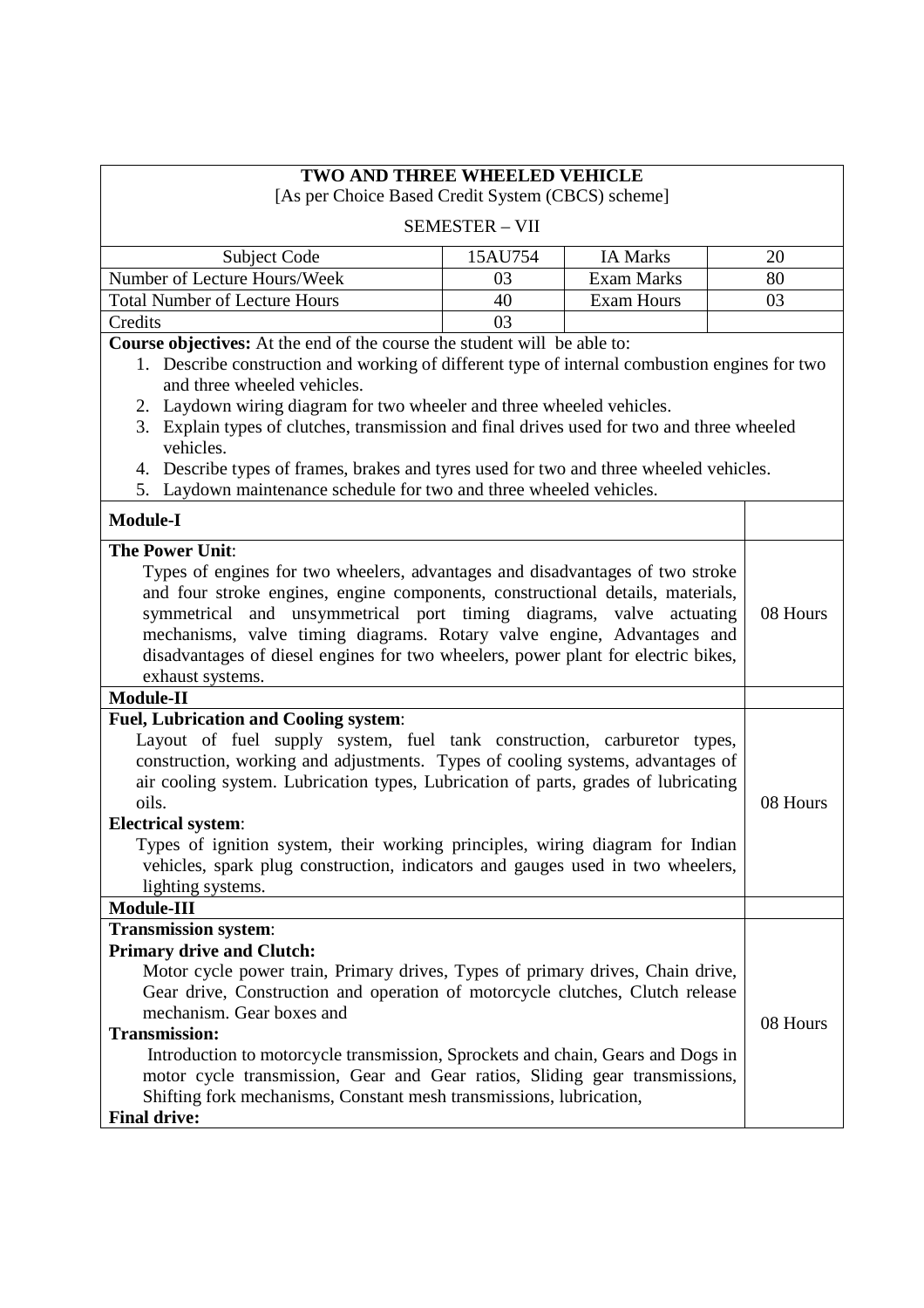| Introduction to motorcycle final drives, Fundamentals of chain drive, Chain                                                                                                                                                                                                                                                                                                                                                                                                                                                                                         |          |
|---------------------------------------------------------------------------------------------------------------------------------------------------------------------------------------------------------------------------------------------------------------------------------------------------------------------------------------------------------------------------------------------------------------------------------------------------------------------------------------------------------------------------------------------------------------------|----------|
| lubrication and lubricators, Shaft drives, Drive shaft couplings, Final drive gear                                                                                                                                                                                                                                                                                                                                                                                                                                                                                  |          |
| case,<br><b>Module-IV</b>                                                                                                                                                                                                                                                                                                                                                                                                                                                                                                                                           |          |
| Frames and suspension:                                                                                                                                                                                                                                                                                                                                                                                                                                                                                                                                              |          |
| Types and constructional details of frames, advantages and limitations, frame<br>materials, frame stresses, frame building problems, frame components, Front and<br>Rear suspension systems, shock absorber construction and working, Panel meters<br>and controls on handle bar, body manufacture and painting.<br><b>Brakes and Wheels:</b>                                                                                                                                                                                                                       | 08 Hours |
| Front and rear braking systems, disc and drum brakes, merits and demerits, Types<br>of wheels, loads on wheels, construction and materials for wheels, wheels<br>designation, tyre designation, inflation, types of tyres, construction details.                                                                                                                                                                                                                                                                                                                    |          |
| Module-V<br>Two wheelers and Three wheelers:                                                                                                                                                                                                                                                                                                                                                                                                                                                                                                                        |          |
| Case study of major Indian models of major motor cycles, scooters, scooteretts<br>and mopeds. Case study of Indian models of three wheelers, Front mounted<br>engine and rear mounted engine types, Auto rickshaws, pick up van, delivery van<br>and trailer, Bijilielectric vehicles.<br><b>Maintenance:</b><br>Importance of maintenance, Decarburizing procedure for engine and silencer,<br>periodic inspection, maintenance schedules, trouble diagnosis charts, safety                                                                                        | 08 Hours |
| precautions, Lubrication charts.                                                                                                                                                                                                                                                                                                                                                                                                                                                                                                                                    |          |
| Course outcomes: After completion of above course, students will be able to<br>1. Describe construction and working of different type of internal combustion engines for<br>two and three wheeled vehicles.<br>2. Laydown wiring diagram for two wheeler and three wheeled vehicles.<br>Explain types of clutches, transmission and final drives used for two and three wheeled<br>3.<br>vehicles.<br>4. Describe types of frames, brakes and tyres used for two and three wheeled vehicles.<br>5. Laydown maintenance schedule for two and three wheeled vehicles. |          |
| <b>Question paper pattern:</b><br>1. The question paper will have ten questions.<br>2. Each full question consists of 16 marks.<br>There will be 2full questions (with a maximum of four sub questions) from each module.<br>3.<br>Each full question will have sub questions covering all the topics under a module.<br>4.<br>The students will have to answer 5 full questions, selecting one full question from each<br>5.<br>module.                                                                                                                            |          |
| <b>Text Books:</b>                                                                                                                                                                                                                                                                                                                                                                                                                                                                                                                                                  |          |
| 1. Motor cycle engines - P.E.Irving, Temple Press Book, London, 1992<br>2. Motor cycles - Michel M. Griffin<br>3. Motor cycle Mechanics - William H. Crouse and Donald L. Anglin, TMH                                                                                                                                                                                                                                                                                                                                                                               |          |
| <b>Reference Books:</b>                                                                                                                                                                                                                                                                                                                                                                                                                                                                                                                                             |          |
| 1. The cycle Motor manual - Temple Press Ltd, 1990<br>2. Vespa maintenance and repair series - Bryaut R. V.<br>3. Encyclopedia of Motor Cycling 20 volumes - Marshall Cavendish, New York., 1989                                                                                                                                                                                                                                                                                                                                                                    |          |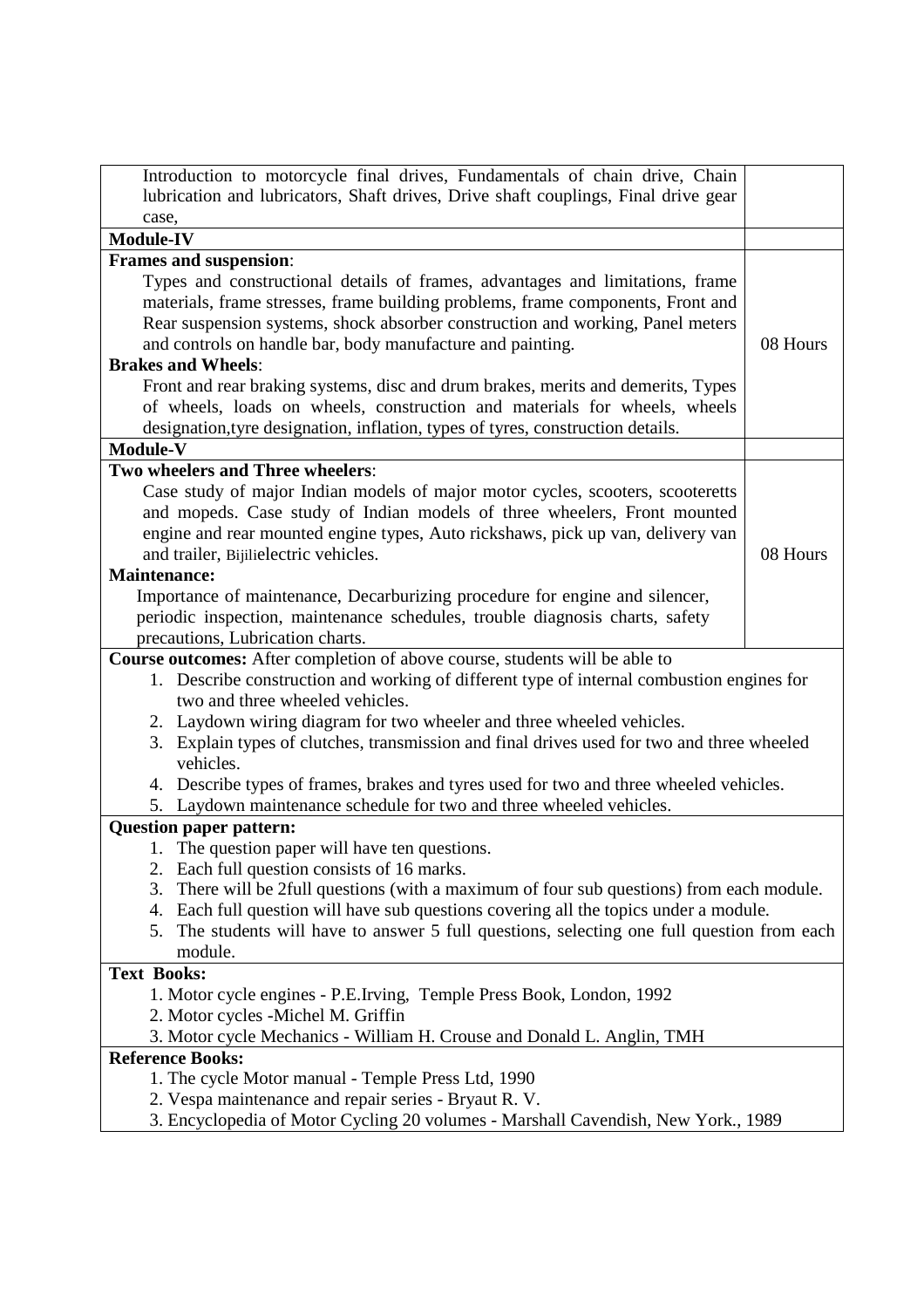| <b>AUTOMOBILE SCANNING AND RE-CONDITIONING LAB</b>                          |                                                   |                   |    |
|-----------------------------------------------------------------------------|---------------------------------------------------|-------------------|----|
|                                                                             | [As per Choice Based Credit System (CBCS) scheme] |                   |    |
|                                                                             | <b>SEMESTER-VII</b><br>15AUL76                    | IA Marks          | 20 |
| Subject Code<br>Number of Lecture Hours/Week                                | $01I + 02P$                                       | <b>Exam Marks</b> | 80 |
|                                                                             |                                                   |                   |    |
| <b>Total Number of Lecture Hours</b>                                        | 39                                                | <b>Exam Hours</b> | 03 |
| Credits                                                                     | 02                                                |                   |    |
| Course objectives: At the end of the course the student will be able to:    |                                                   |                   |    |
| Check and adjust ignition timing and tappet clearance<br>1.                 |                                                   |                   |    |
| 2. Align the given connecting rod                                           |                                                   |                   |    |
| 3. Rebore the given engine cylinders                                        |                                                   |                   |    |
| 4. Service the FIP and calibrate                                            |                                                   |                   |    |
| 5. Repair the vehicle body and paint it                                     |                                                   |                   |    |
|                                                                             | $PART - A$                                        |                   |    |
| 1. Inspection of vehicles and preparation of test charts.                   |                                                   |                   |    |
| Tuning of Engines: Check for ignition timing, valve tappet clearance,<br>2. |                                                   |                   |    |
| Radiator flushing and check for leaks etc.,                                 |                                                   |                   |    |
| 3. Study and practice on                                                    |                                                   |                   |    |
| a. Connecting rod alignment                                                 |                                                   |                   |    |
|                                                                             |                                                   |                   |    |
| b. Cylinder reboring machine                                                |                                                   |                   |    |
| c. Valve refacing machine                                                   |                                                   |                   |    |
| d. Nozzle grinding machine                                                  |                                                   |                   |    |
| Brake drum skimming machine<br>e.                                           | <b>PART-B</b>                                     |                   |    |
|                                                                             |                                                   |                   |    |
| 1. Servicing of FIP, Calibration and phasing of FIP.                        |                                                   |                   |    |
| 2. Study and practice of wheel balancing and wheel alignment.               |                                                   |                   |    |
| 3. Testing of Two wheeled vehicles on chassis dynamometer.                  |                                                   |                   |    |
| 4. Study of tyre retreading and vulcanizing.                                |                                                   |                   |    |
| 5. Study and practice on body repairs – tinkering and painting.             |                                                   |                   |    |
| 6. Head light focusing test and visibility test.                            |                                                   |                   |    |
| Course outcome: At the end of this laboratory, students will be able to:    |                                                   |                   |    |
| 1. Check and adjust ignition timing and tappet clearance                    |                                                   |                   |    |
| Align the given connecting rod<br>2.                                        |                                                   |                   |    |
| 3.<br>Rebore the given engine cylinders                                     |                                                   |                   |    |
| 4. Service the FIP and calibrate                                            |                                                   |                   |    |
| 5.<br>Repair the vehicle body and paint it                                  |                                                   |                   |    |
| <b>Scheme of Examination:</b>                                               |                                                   |                   |    |
| One Question from Part $-A$<br>30 marks                                     |                                                   |                   |    |
| One Question from Part $- B$                                                | 40 marks                                          |                   |    |
| Viva - Voce                                                                 | 10 marks                                          |                   |    |
| <b>Total:</b>                                                               | 80 marks                                          |                   |    |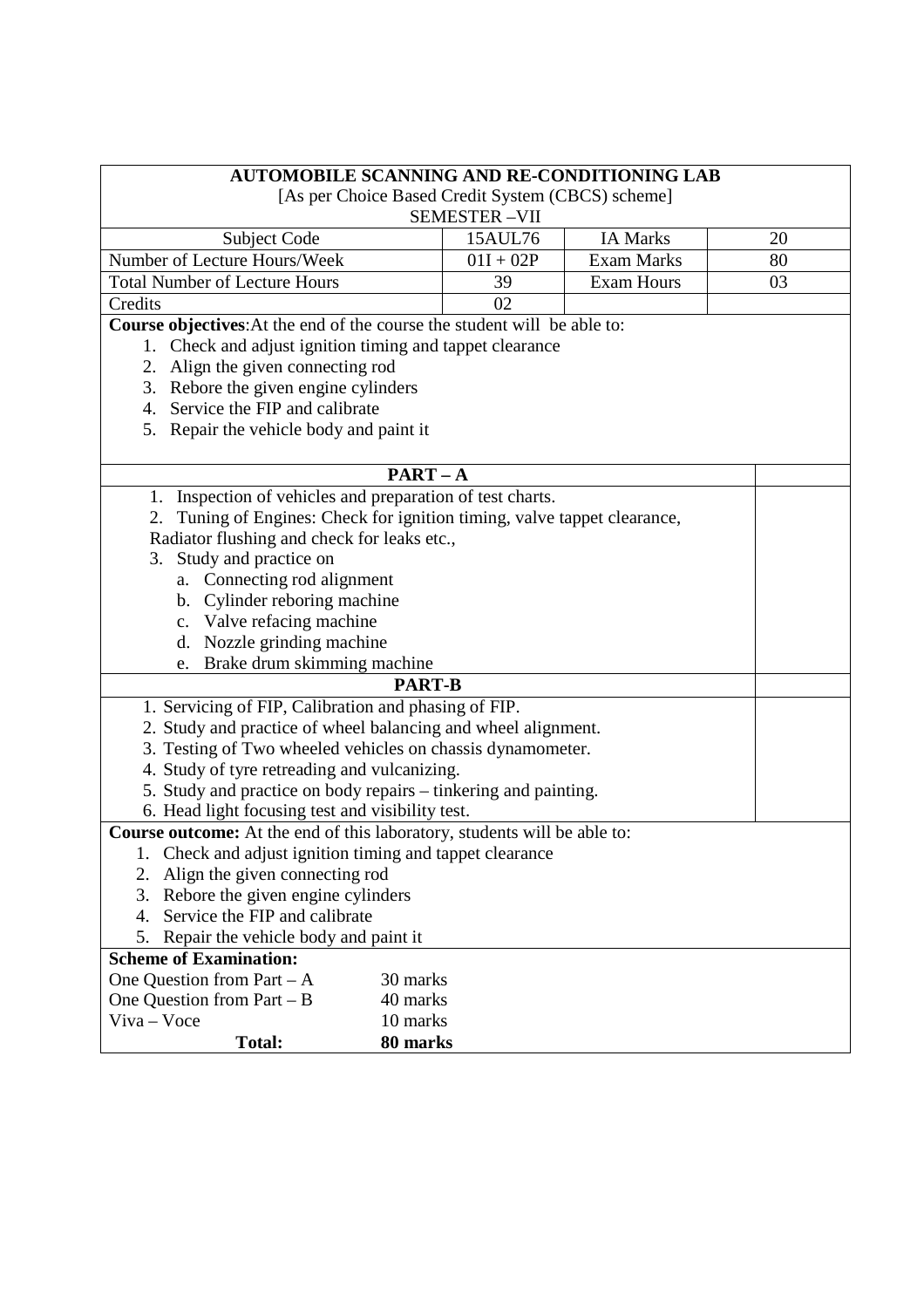| <b>MODELING AND ANALYSIS LAB</b><br>[As per Choice Based Credit System (CBCS) scheme]<br><b>SEMESTER-VII</b> |                                                                 |                   |    |  |
|--------------------------------------------------------------------------------------------------------------|-----------------------------------------------------------------|-------------------|----|--|
| Subject Code                                                                                                 | 15AUL77                                                         | <b>IA Marks</b>   | 20 |  |
| Number of Lecture Hours/Week                                                                                 | $01I + 02P$                                                     | <b>Exam Marks</b> | 80 |  |
| <b>Total Number of Lecture Hours</b>                                                                         | 39                                                              | <b>Exam Hours</b> | 03 |  |
| Credits                                                                                                      | 02                                                              |                   |    |  |
| Course objectives: At the end of the course the student will be able to:                                     |                                                                 |                   |    |  |
| 1. Describe procedure for FEA                                                                                |                                                                 |                   |    |  |
| 2. Model and analyze bar, beam and trusses subjected to various types of loads                               |                                                                 |                   |    |  |
| 3. Analyze heat transfer and flow processes                                                                  |                                                                 |                   |    |  |
| $PART - A$                                                                                                   |                                                                 |                   |    |  |
| Study of FEA packages, Modeling, Static and Dynamic analysis<br><b>STATIC ANALYSIS</b>                       |                                                                 |                   |    |  |
| 1. Bars subjected to axial loads for constant cross section, tapered cross section                           |                                                                 |                   |    |  |
| and stepped bar.                                                                                             |                                                                 |                   |    |  |
| 2. Trusses – Simple trusses                                                                                  |                                                                 |                   |    |  |
| 3. Beams – Cantilever and simply supported beams subjected to point load, UDL,                               |                                                                 |                   |    |  |
| UVL and moments.                                                                                             |                                                                 |                   |    |  |
| <b>PART-B</b>                                                                                                |                                                                 |                   |    |  |
| 1. Beams subjected to axial and bending loads.                                                               |                                                                 |                   |    |  |
| 2.                                                                                                           | Thermal analysis $-2D$ problems with conduction and convection. |                   |    |  |
| 3. Fluid flow analysis-simple and 2 D problems.                                                              |                                                                 |                   |    |  |
| <b>Course outcome:</b> At the end of this laboratory, students will be able to:                              |                                                                 |                   |    |  |
| 1. Describe procedure for FEA                                                                                |                                                                 |                   |    |  |
| 2. Model and analyze bar, beam and trusses subjected to various types of loads                               |                                                                 |                   |    |  |
| 3. Analyze heat transfer and flow processes                                                                  |                                                                 |                   |    |  |
| <b>Scheme of Examination:</b>                                                                                |                                                                 |                   |    |  |
| One Question from Part $-A$<br>30 marks                                                                      |                                                                 |                   |    |  |
| One Question from Part - B<br>40 marks                                                                       |                                                                 |                   |    |  |
| $V$ iva – Voce<br>10 marks                                                                                   |                                                                 |                   |    |  |
| 80 marks<br><b>Total:</b>                                                                                    |                                                                 |                   |    |  |